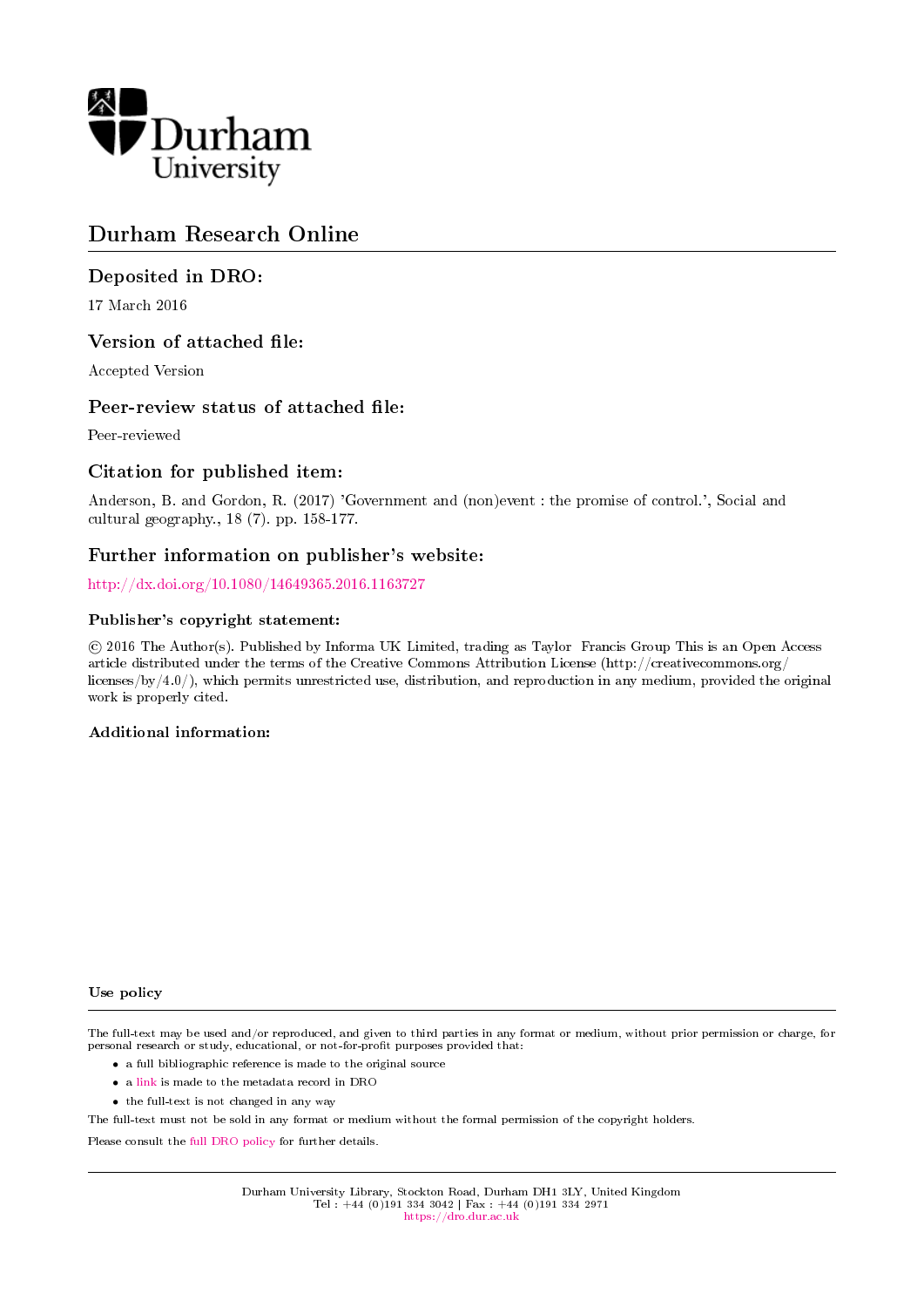**Government and (Non)Event: The Promise of Control**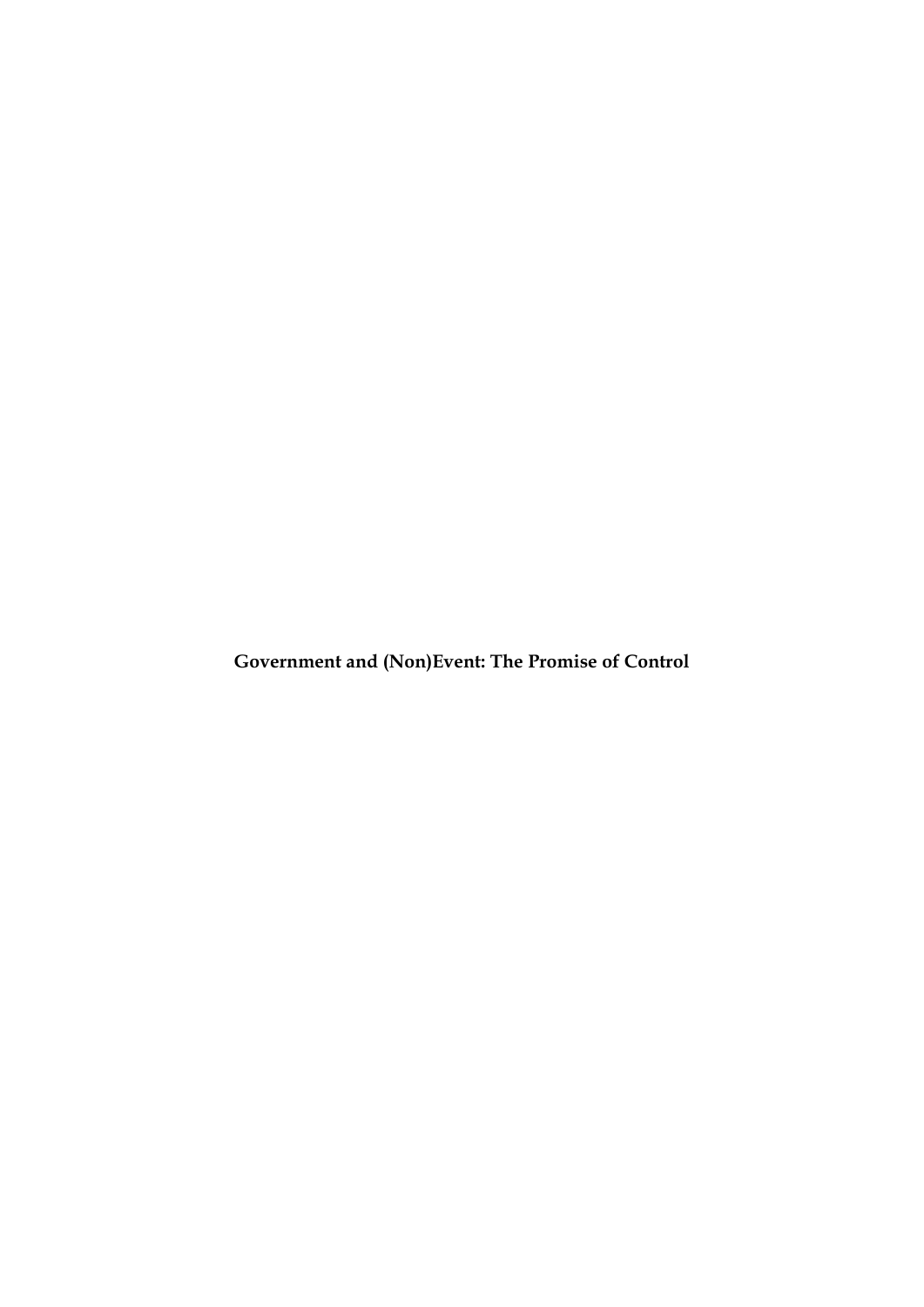#### **Government and (Non)Event: The Promise of Control**

### **Abstract**

Control rooms routinely deal with happenings that might become events. They attempt to hide events and their possibility from the users of infrastructure by undertaking various forms of action to stop events coming to pass. Based on ethnographic research in a motorway control room, in this paper we describe how events are grasped and handled and subject to the effect of control. Focusing on how the promise of control is provisionally achieved through detection-diagnosisresponse work, we show how control room action is situated on the ambiguous line between event and non or quasi event and involves making happenings that might be or might become events into their opposite: non-events, or routine occurrences. We use the case of the work of control rooms in dialogue with Foucault (2007) on the relation between 'government and event' and Berlant (2011) on 'modes of eventfulness' to challenge the emphasis on the event as dramatic transformation in some current research on securing life and some geographical work on events. Paying close attention to what control rooms do shows the multiplicity of relations between government and (non)event, and invites us to expand the 'modes of eventfulness' that social and cultural geographers learn to sense and disclose.

**Keywords:** Event, Control, Control Rooms, Disruption, Government, Eventfulness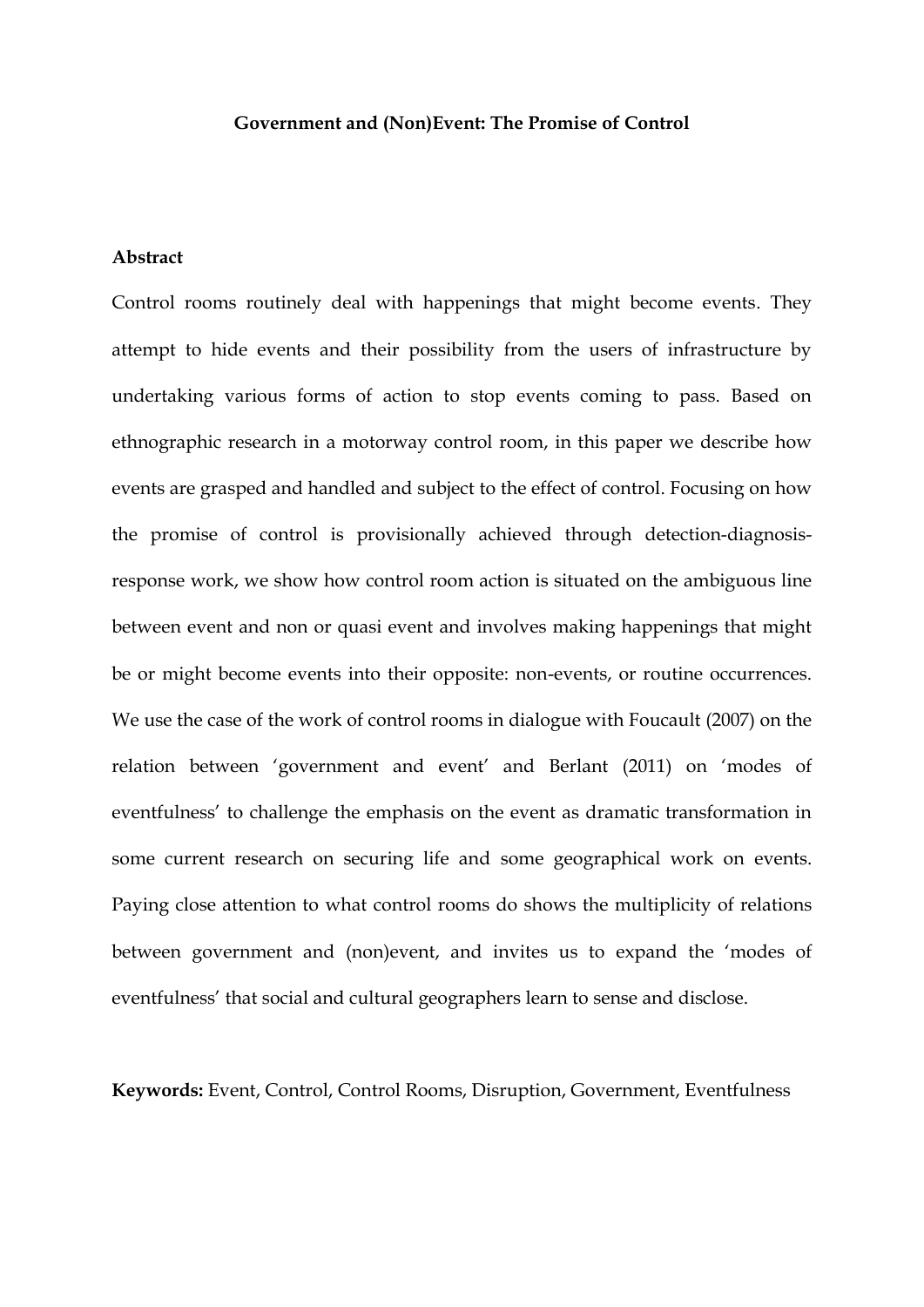#### **Government and (Non)Event: The Promise of Control**

# **Introduction: Ambivalence and Event**

**.** 

A motorway control room. Something is happening, perhaps …

*The call handler answers a call from a 999 operator. The operator is reporting multiple sightings of a pedestrian on the motorway, walking somewhere between junction 4 and 7 on the M6. An exact location is not given – the callers were not sure and conflicting details were given. The call handler enters the information into a new incident log on the shared electronic system. The log is picked up by the traffic management operator who immediately turns to the CCTV system and begins to search the location. Starting at junction 4, the camera pans to the left, pans to the right, zooms in. Next camera. Pans to the left, pans to the right, zooms in. Next camera. The operator leans in closer to the CCTV monitor, points and traces an outline on the screen. "I think I see something there." There is a pause. The camera zooms in further. "Oh maybe, maybe not… maybe it's just a shadow."*

*(Fieldnotes from 6 month ethnography of Highways Agency Regional Control Room)*<sup>1</sup>

Where is the pedestrian, if there actually is one? Is the 'something' seen, the pedestrian … or just a shadow? What, if anything, is happening? And will the

<sup>1</sup> Fieldwork consisted of visits to all seven highways regional control rooms, with observations of control room operations conducted at each site. This included a sustained period of observational study over 6 months in one highways control room. The detailed observations were informed by ethnomethodological principles, attending to whatever happened in the setting that made up the methods operators used to make sense of network events and to detect, diagnose and respond to them.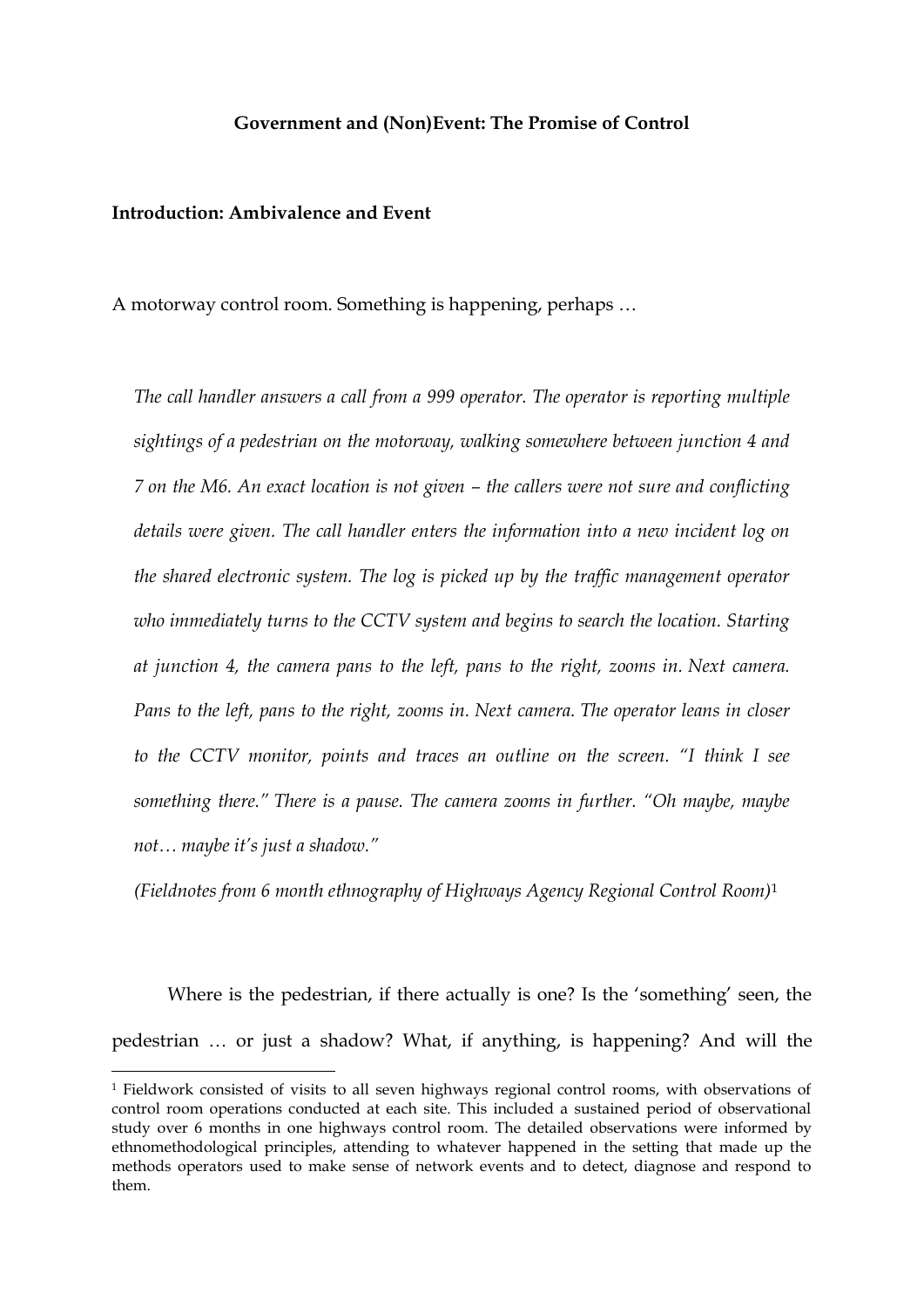possible presence of the pedestrian, already a logged 'incident', become something more - an event? In this paper, we reflect on social and cultural geography's engagements with 'the event' through a case of attempts to secure life; attempts including the mundane action of operators scanning for a reported anomaly. We argue that the ordinary work of control rooms, the actions of detecting and diagnosing events and responding, has much to teach geographers about events. Principally, we argue that what close attention to the work of dealing with disturbances that might or might not become events allows us to do is expand the 'modes of eventfulness' (Berlant 2011) that geographers' sense and experiment. In the work of control rooms, events are not only traumatic disruptions that shatter pre-existing frames of reference and inaugurate something new. Rather, we find potential events as well as non-events and quasi-events. We find shadows that might or might not be pedestrians and myriad other ambiguous happenings.

What are variously called control rooms or situation rooms may seem, initially, unpromising sites to think the event and evental from. For if a minimum definition of the event is of something that surprises (Dastur 2000), the function of control rooms might appear to be to ensure that an event does not come to pass. A necessary and constant background to today's interdependent infrastructural life, control rooms are critical to the achievement of continuity. Always acting over a demarcated space (an infrastructure, a network, a site), control rooms are constantly dealing with anticipated events or happenings that might be or become events, if not yet events that have been felt and recognised as such. They are repositories of a practical expertise in dealing with all manner of things happening, with the promise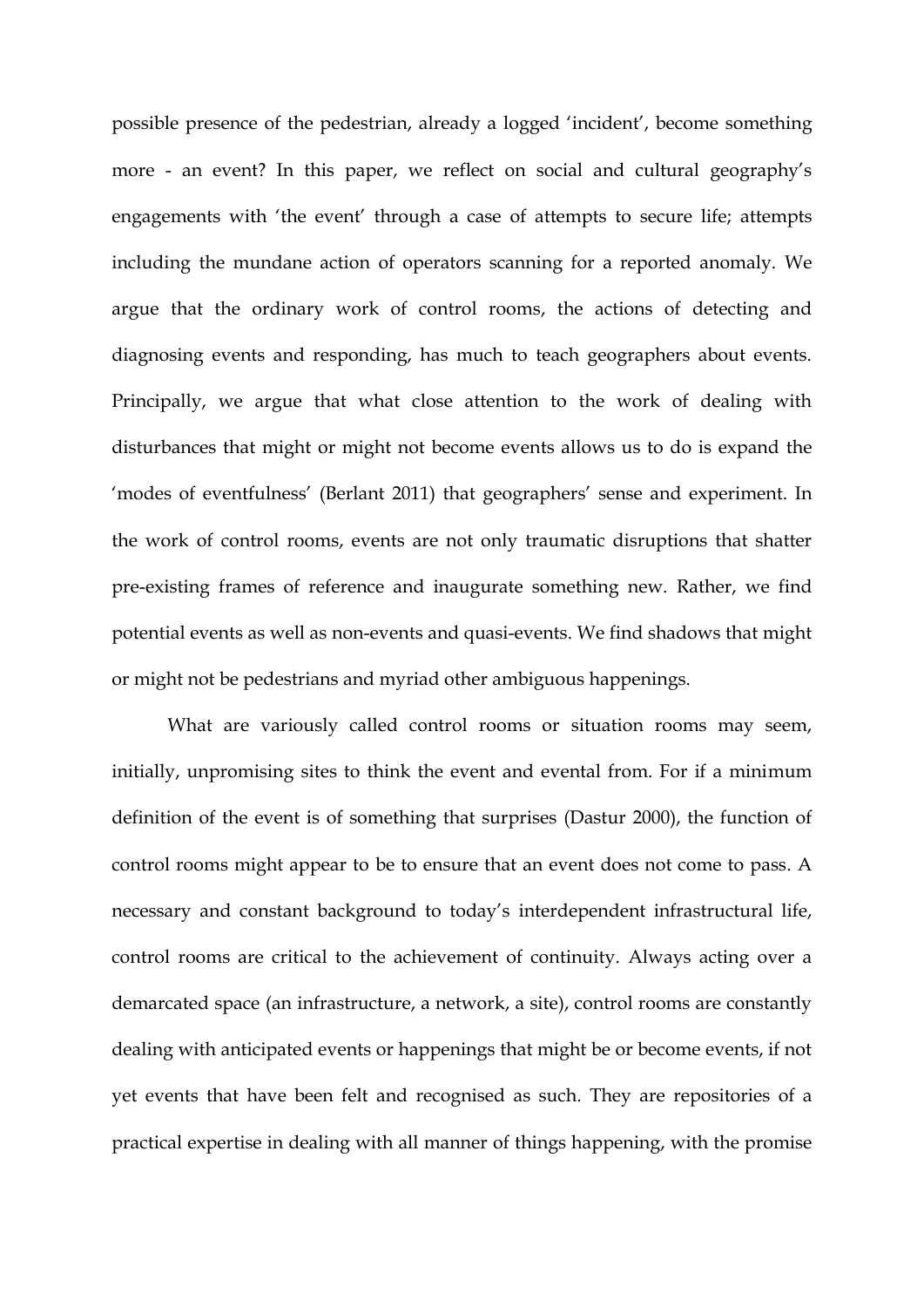of avoiding the kind of 'overthrowing', 'shattering', 'inauguration', or 'intrusion' typically taken to define events (after Žižek 2014). The event would appear, then, to be other to the relation and effect of control. Control is precisely what is placed in question, disturbed, by events. And control is achieved, supposedly, when events are drained of their eventfulness and become recognised occurrences that can be routinely handled in existing ways. But, as our initial example hints, perhaps things are a little more complicated. For what is always at stake in control is the line between event and non-event, and much of the work of control rooms happens on the mutable, indeterminate, line that separates events from other happenings. And it is by staying with the ongoing work of attempting to end events and their impacts and effects that we can problematise and expand what counts as an event beyond the sense of dramatic 'overthrowing', 'shattering', and so on. As we shall see, in control rooms we find multiple registers of occurrence, happening, impact, and end. At the same time, paying attention to the ongoing, uneventful work of control rooms might allow us to think again about the form of events as they are governed. In the main, research on security has emphasised how a range of events are now governed as potential catastrophes against the backdrop of a turbulent world of, at best, 'metastability' (see Amin 2013; Aradau & Van Munster 2011; Massumi 2009). Whilst we agree that some events have been grasped and handled through a catastrophic or even apocalyptic mode of eventfulness, what interests us about control rooms is the rarity with which a sense of a terminal 'end' that shatters is present.

The paper proceeds in three sections. In section one, we stage a dialogue between Foucault (2007) on relation(s) between government and event and Berlant's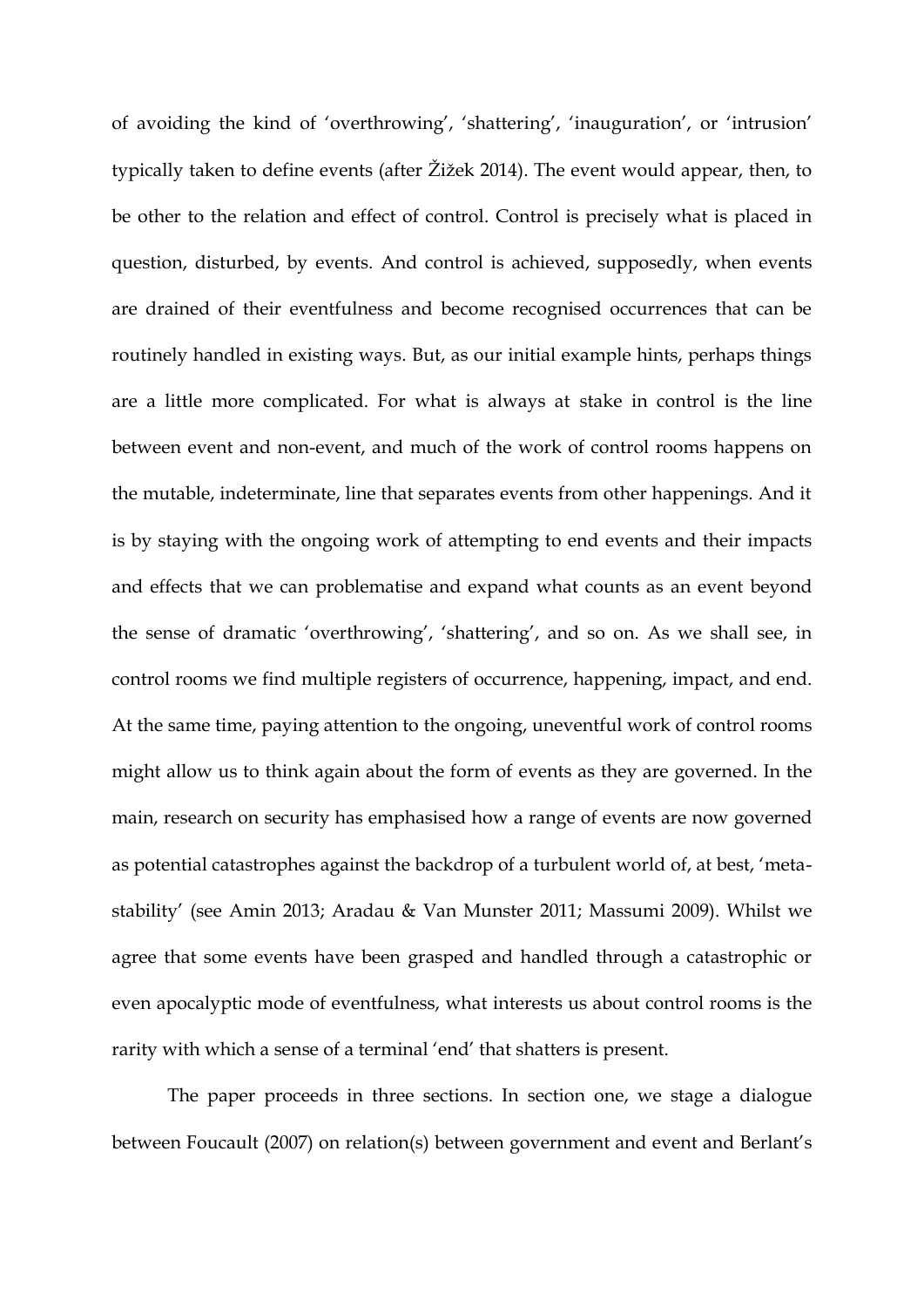(2011) and Povinelli's (2011) work on multiple 'modes of eventfulness'. Juxtaposing Foucault and Berlant/Povinelli helps us to remain open about what an event is and stay awhile on the line between event and happenings that are almost but not quite events. At the same time, we show how assumptions about what a disruptive event is have become part of the taken-for-granted framing of geography work on securing life. Next, we summarise control rooms as a particular kind of site/process that deals with events and express and enact a particular relation between government and (quasi)event: a logic of detection-diagnosis-response. Section three is then organised around the anatomy of how one type of happening that may or may not be an event – intensified density of traffic – is grasped and handled through situated processes of detection, diagnosis, and response. We show how what might be an event becomes differently through these and other modes of action, so that the ambiguous event of congestion becomes multiple through its practices of control. As well as summarising the implications of our argument for work in geography on security, in conclusion we turn directly to the question of the event in geography. We argue for an emphasis on multiple, partially connected, 'modes of eventfulness' (Berlant 2011) as part of a social and cultural geography attentive to the dynamics of life.

#### **Section One: The Relationship of Government and (Quasi/Non) Event**

In the *Security, Territory, Population* lectures of 1977-78, Foucault tracks changes in the "relationship of government to the event" (2007: 30), tying them to a complex shift from disciplinary and juridical systems to apparatuses of security.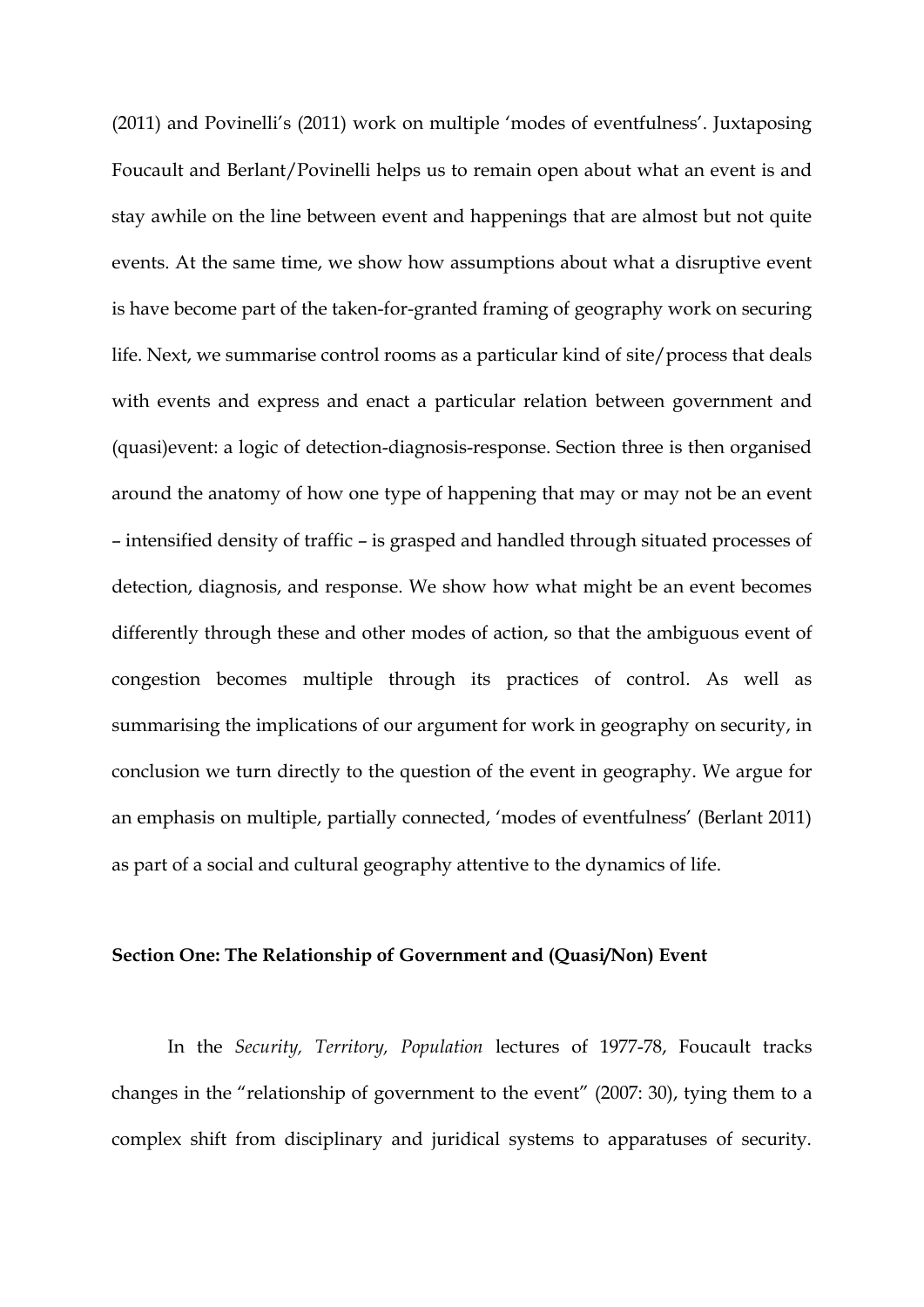Immediately on introducing the "relationship" in the lecture of 18th January 1978, he moves to talk of a particular type of event - scarcity, or a state of food shortage that engenders a process that renews it and makes it more acute, unless halted. Whilst partly an effect of the lecture form, Foucault's immediate move from *the* event to *a*  named type of event and actual events is instructive. For what he tracks is how the relationship between government and event and what constitutes an event changes as one part of changes in apparatuses, or more precisely the redeployments (Collier 2009) and intensifications (Nealon 2008) of the heterogeneous elements that come into relation as apparatuses form and deform and reform (including changes in the 'principles' of government and conceptions of what is to be governed).

Foucault counterpoises the relationship in 'security' to an 'anti-scarcity system' whose emphasis was preventative of both scarcity and the event that scarcity could become and was the "major thing for government to avoid" (Foucault 2007: 30) - urban revolt. The event of scarcity is doubled in this juridical-disciplinary system: "So it is the scourge of the population on one side, and, on the other, catastrophe, crisis if you like, for government" (ibid. 31). He explains the 'antiscarcity' system as a means of "preventing" (ibid. 31) the double event that is scarcity by acting on something that is slightly different - a "possible event, that could take place" – through a juridical-disciplinary system of "controls, constraints, and permanent supervision" (ibid 32):

"This system is basically an anti-scarcity system, since what are these prohibitions and obstacles intended to achieve? On the one hand, all the grain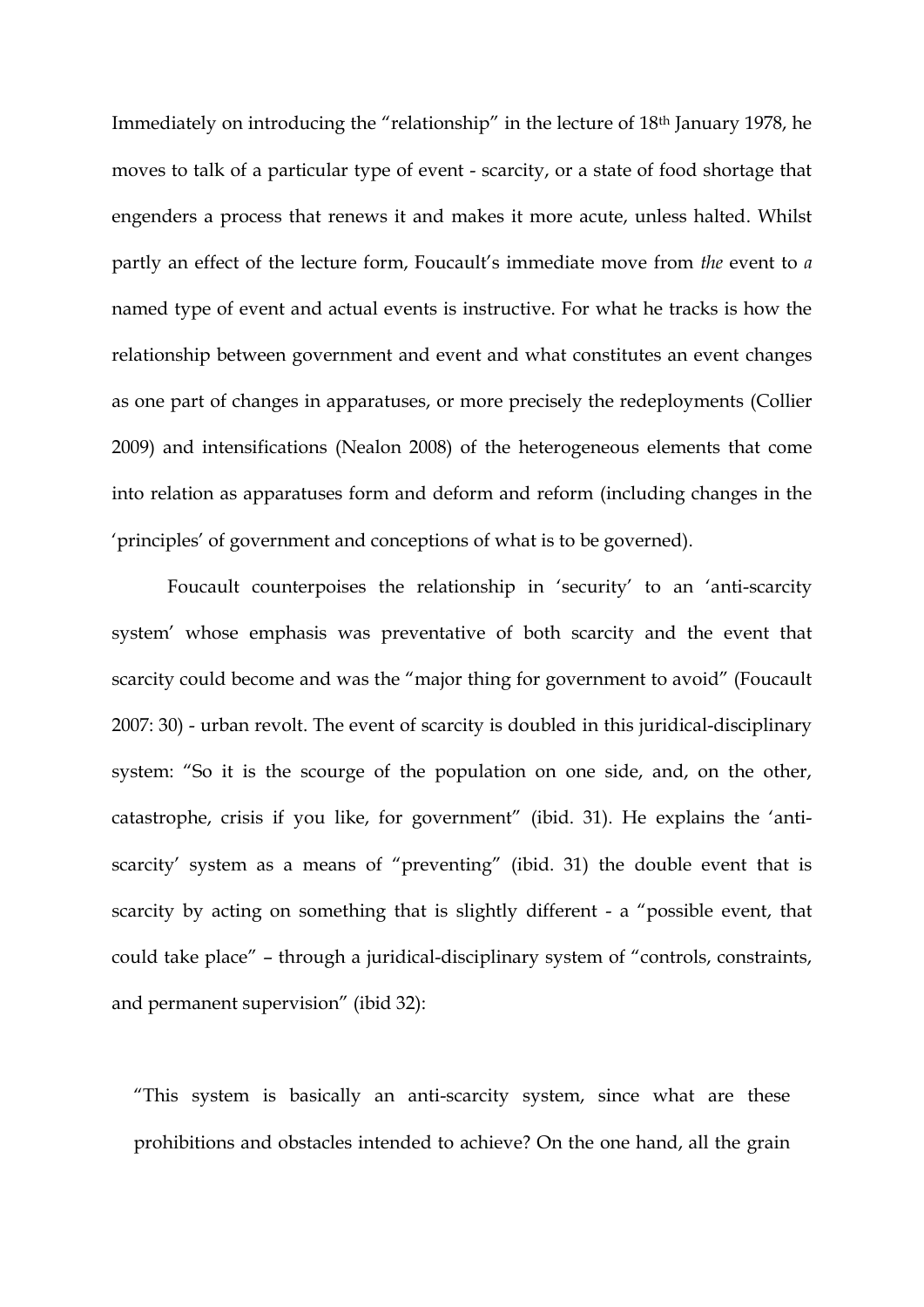will be put on the market as quickly as possible. [With grain] put on the market as quickly as possible, the phenomenon of scarcity will be relatively limited, and what is more the prohibition of export,\* hoarding, and price rises will prevent the thing that is most feared: prices racing out of control in the towns and the people in revolt".

(Foucault 2007: 32/33)

The event is problematised as scarcity-dearness, as scourge and as revolt. And it is rendered actionable as a possible event and acted on in advance of its happening. In addition, Foucault (2007: 33) stresses the "failures" of this system, or, put differently, how the (in)actions of government may produce, enable or continue events.

Apparatuses of security involve a different relationship between government and event. Security makes scarcity-in-general into a chimera - "the aberrant result of a number of artificial measures that were themselves aberrant" (Foucault 2007: 41) – by deploying the free circulation of grain as a 'mechanism of security'. The event becomes two. Foucault explains this bifurcation by reference to the emergence of the 'population' as the "level" that is "pertinent for the government's economic-political action" (ibid. 42). One type of event – scarcity-scourge at the level of the population – disappears, whilst another is intensified – scarcity affecting a series of individuals:

"We allow the phenomenon of dearness-scarcity to be produced and develop on such and such a market, on a whole series of markets, and this phenomenon, this reality which we have allowed to develop, will itself entail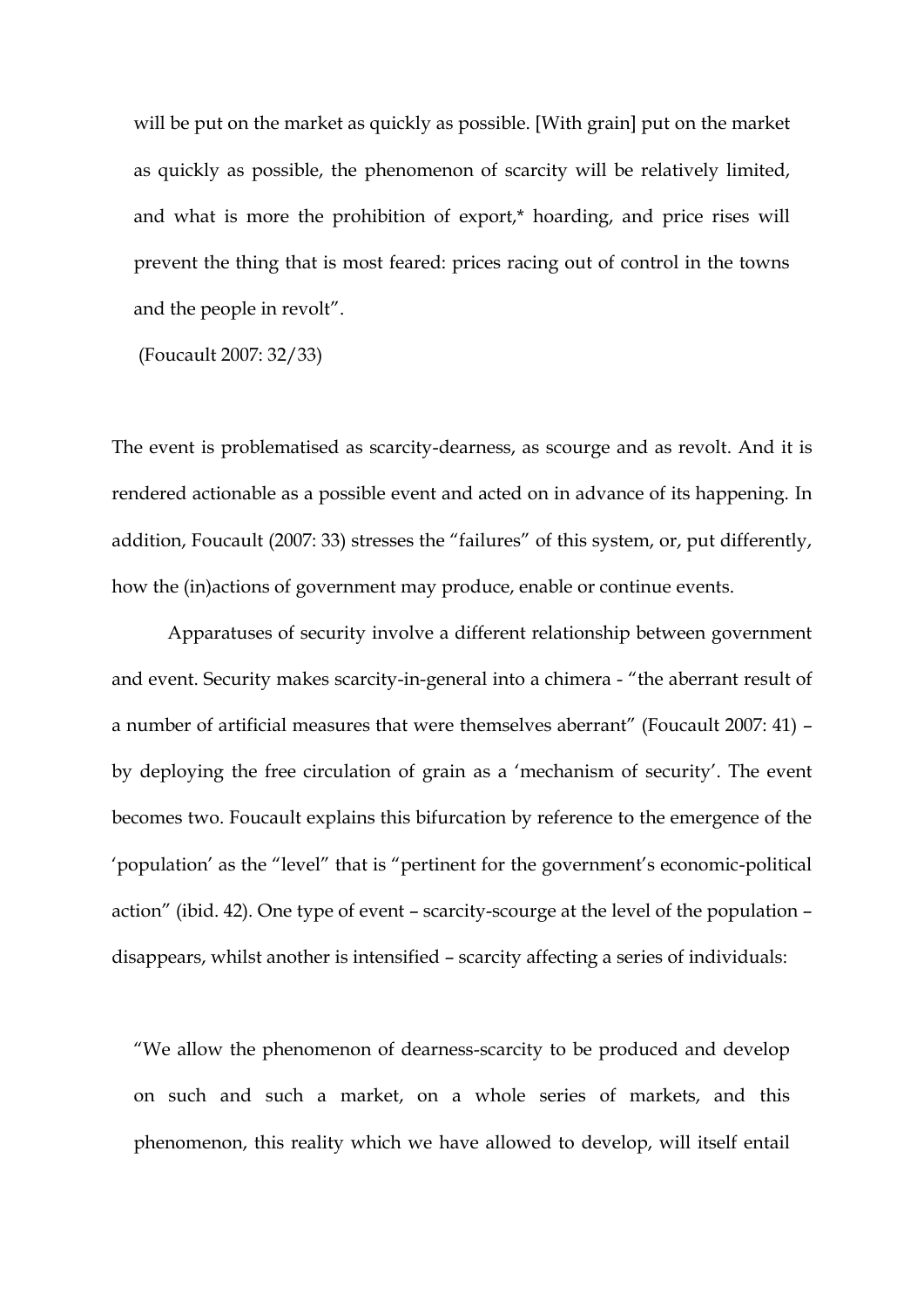precisely its own self-curbing and self-regulation. So there will no longer be any scarcity in general, on condition that for a whole series of people, in a whole series of markets, there was some scarcity, some dearness, some difficulty in buying wheat, and consequently some hunger, and it may well be that some people die of hunger after all. But by letting these people die of hunger one will be able to make scarcity a chimera and prevent it occurring in this massive form of the scourge typical of the previous systems. *Thus the scarcity-event is split.* The scarcity-scourge disappears, but scarcity that causes the death of individuals does not disappear; it must not disappear".

(Foucault 2007: 42, emphasis added)

'Scarcity' is not the same type of event or the same type of evental problem for government across the juridical/disciplinary system and apparatuses of security. The two formulations of government involve different relationships with events, where those 'relationships' are part of and are constituted by apparatuses.

Foucault's emphasis on the *relation* between government and event sits uneasily with some treatments of the event as concept in geography. Whilst we will identify other ways of thinking the event, some existing work on the event has emphasised the disruptive, or shattering, force of the event. Bassett (2008: 906) equates event with a "major political rupture or historical turning point", or "a dramatic transformation or rupture which brings something new into the world". Although experimenting a different ways of thinking events, Shaw's (2012: 622) theory of 'geo-events' similarly emphasizes the force of transformation: "Object by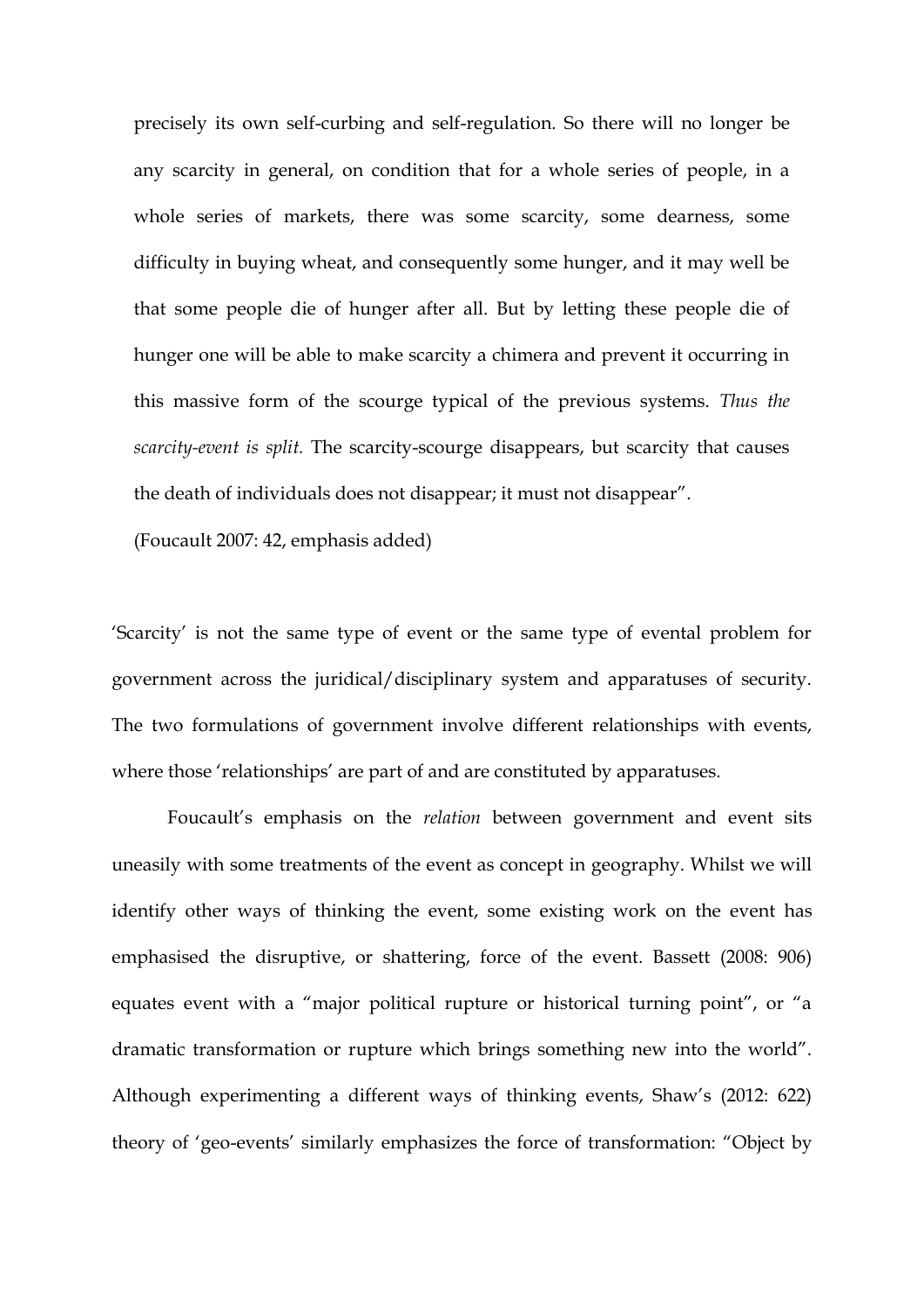object, the geo-event de-anchors the integrity of the world. This is a process of creative destruction: a new world is made from the ashes of an old one". Whilst there are significant theoretical differences, the event is, in different ways, a nonrepresentational excess, a rare irruptive force, that cannot be codified. Whilst there are other renditions of the event in Foucault, notably his emphasis on statements as discursive events (Foucault 1989) and comments on the Revolutionary event as both 'outside history' and 'in' history (Foucault 2000: 450), beginning with the *relations* between government and event is to start elsewhere. It is to suspend claims about the event's irruptive force and follow the multiple ways in which government relates to events of varying forms and types. 'Event' is simultaneously; that which government might, intentionally or otherwise, produce; that which is in excess of government to be feared and stopped or halted; that which changes in form and intensity through the actions of government; and that which is a more or less intense problem that government thinks-feels, problematises, and responds to.

This starting point also disrupts some of the ways in which 'the event' has been discussed in existing geographical research on how liberal life is secured today. Focusing on events of different types and forms, the emphasis has been on how security apparatuses are organised around the 'catastrophic' and how what counts as a security event has shifted as life is problematised as interdependent (on the evental time of security see Dillon & Lobo-Guerrero 2008; Donaldson 2008). The exception being work that counterpoises security and event, seeing in any effort to secure life an attempt to drain events of their eventfulness, with eventfulness being that which is never fully appropriated, that which remains incomprehensible. Whilst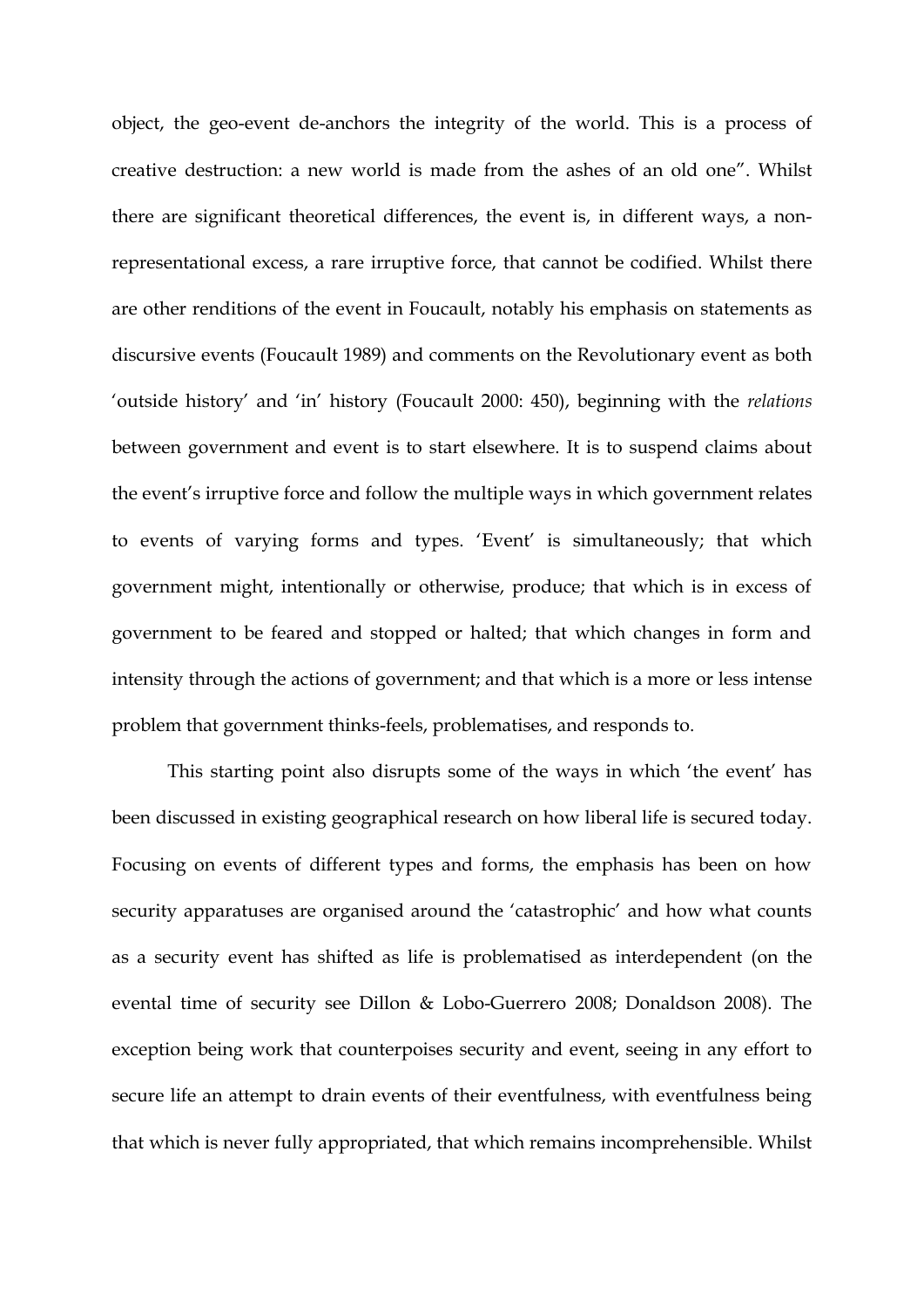there is some variability in this work, in general the presumption is that events today are problematised through the mode of the catastrophic or apocalyptic (de Goede & Randalls 2009; Aradau & Van Munster 2011), aligned to a sense of networked life as in a constant 'metastable' or 'turbulent' state (Amin 2013; Massumi 2009). In the main, the emphasis has been on how liberal lives are secured through the idea/affect of 'the end', the 'big' event, the terminal future (Povinelli et al 2014, no pagination). Foucault's account of the becoming multiple of 'scarcity' pushes analysis in a different direction. Staying awhile with how the problem of events changes as apparatuses mutate and de/reform, allows us to remains open about the form of security events. Foucault shows us that the form of an event, as well as its effects, may change as part of shifts in the relation between 'government and event'.

Whilst Foucault's emphasis on the multiplicity of the government-event relation is essential, what is also clear is that the relation is not only between government and event but also between government and what is not or might not be an event (which is not necessarily the same as a stable order). When drawn into dialogue with Foucault, Lauren Berlant's (2011) attempt to articulate different registers of an event's impact allows us to think on the line between event and what she terms, along with Elizabeth Povinelli (2011), non- or quasi events. Beginning from event as "impactful experience" (Berlant 2011: 278, n17), Berlant argues that theories of the event have been organised around what she terms a particular 'mode of eventfulness', one based on a presumption about the force of an event's affective and material impact that stiches the intense to the exceptional and the extraordinary. The consequence, Berlant argues, is that: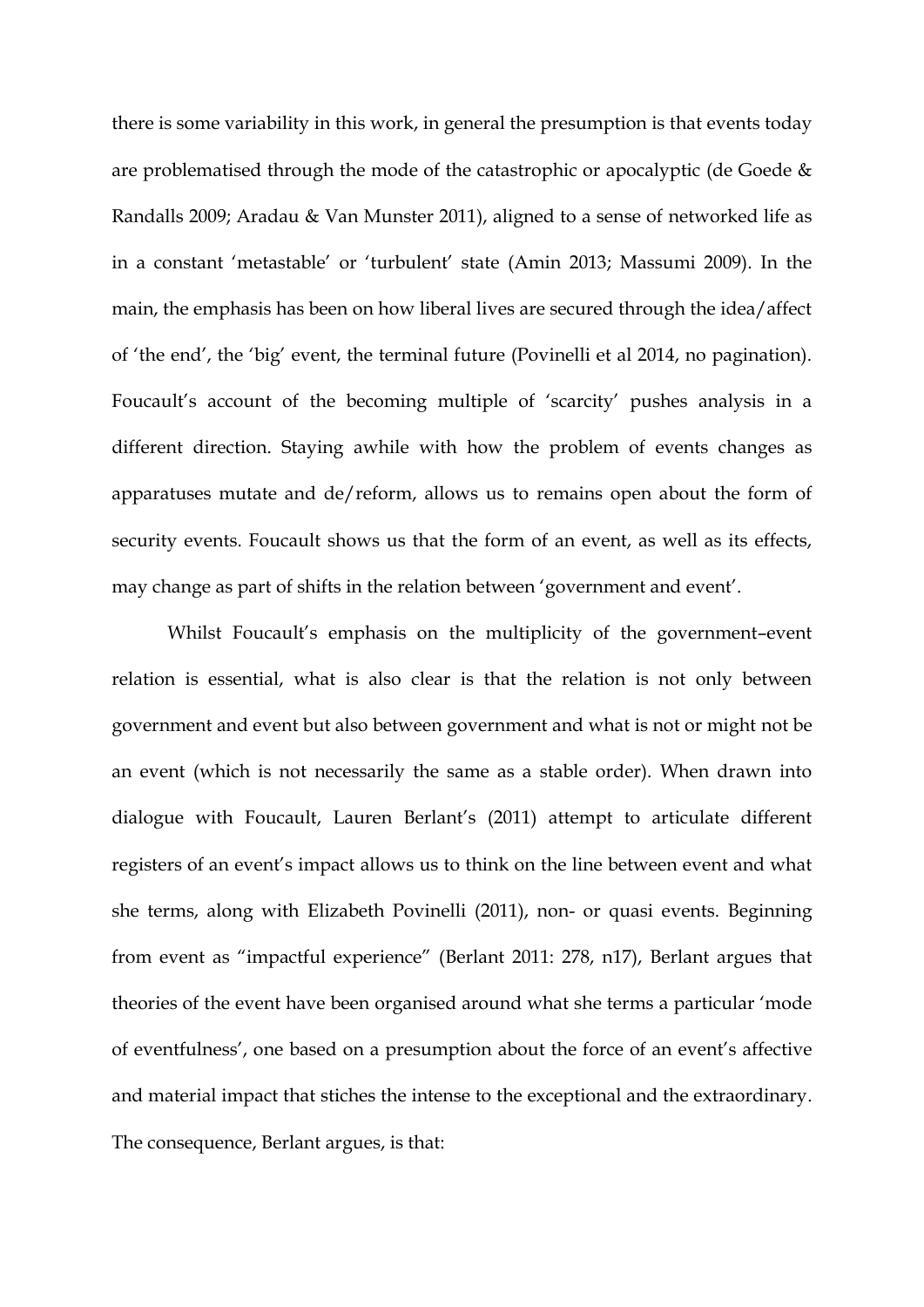"Event theorizers use extreme and melodramatic anti-foundational languages of nothingness, shattering, cleavage, and so on to describe impact, disregarding what about the event is at the same time ordinary, forgettable, charming, boring, inconsequential, or subtle".

(Berlant 2011: 278, note 17)

In part, her project involves thinking and sensing the ordinariness of events by staying with scenes of unforeclosed adjustment to some kind of disturbance. In this respect, Berlant therefore invents and experiments a conceptual vocabulary that by opening out to other kinds of impacts thinks on the line between event and ambiguous non or quasi events. She plays with different "genres of the emerging event … the situation, the episode, the interruption, the aside, the conversation, the travelogue, and the happening" (ibid. 5). Take one of these - 'situation':

"A situation is a state of things in which something that will perhaps matter is unfolding amid the usual activity of life. It is a state of animated and animating suspension that forces itself on consciousness, that produces a sense of the emergence of something in the present that may become an event … The situation is therefore a genre of social time and practice in which a relation of persons and worlds is sensed to be changing but the rules for habitation and the genres of storytelling about it are unstable, in chaos".

(Berlant 2011: 5/6)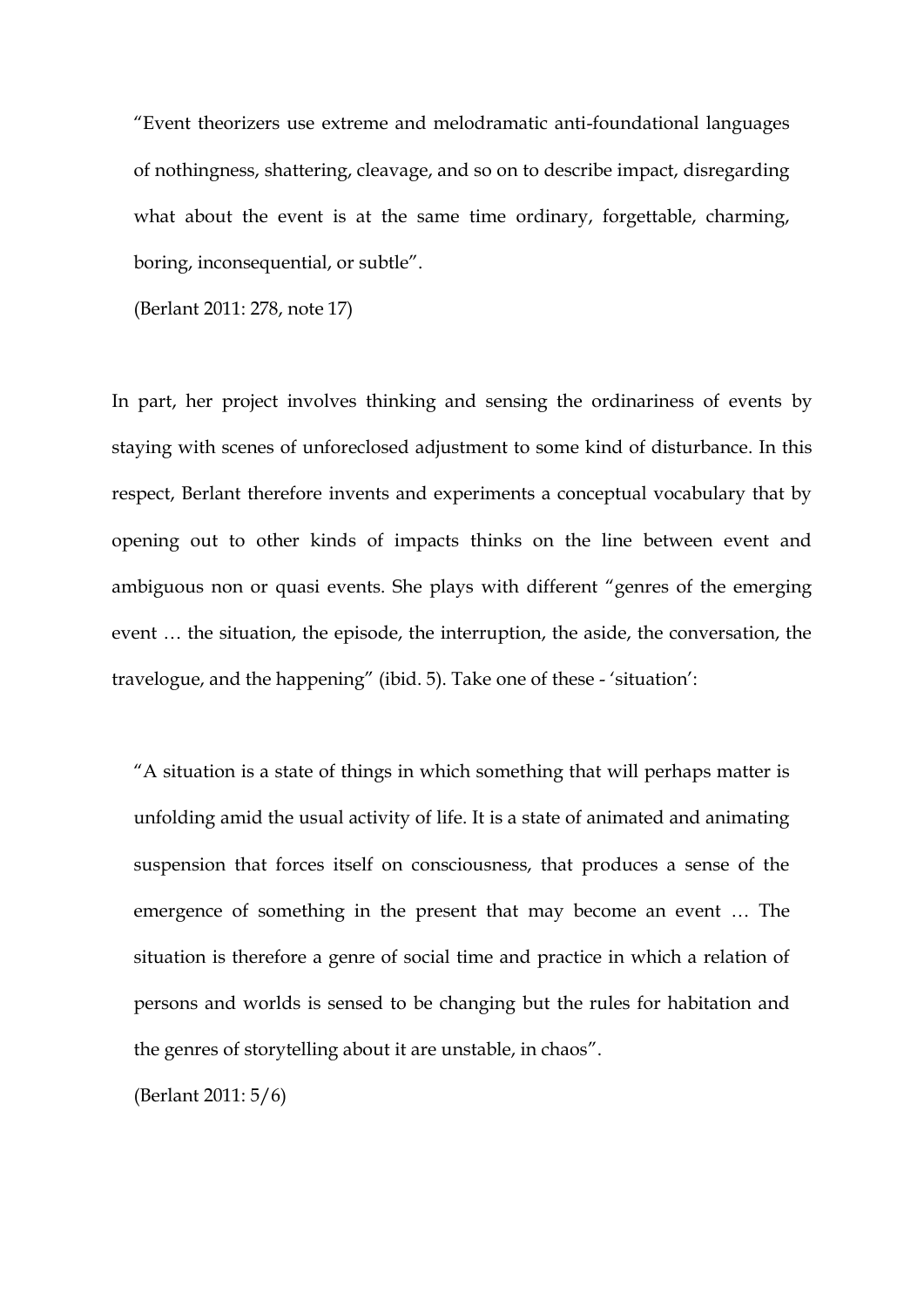'Situation' is a genre of the *emerging* event, not of the 'event' as impact. Counterpoised by Berlant with Badiou's (2000) emphasis on the event as a radical break or shock, a situation is something that people do not know how to be in, or even what it is. And yet, something is happening. We could compare with Barry's (2013) use of the term 'situation' to describe a shifting field of past events and controversies through which lines between the political and apolitical are drawn. Whilst both are concepts for instability and emphasise that the borders and actors of a situation are emergent and so not pre-given, Berlant lays more stress on the sensing of some kind of emergent change that is felt, in part, as a more or less intense perturbation in existing resources for making sense ('rules' or 'genres'). By contrast, for Barry, a separate 'logic of abduction' changes a political situation, when, for example, a material event interrupts, disrupts or shifts seemingly stable grounds.

Berlant's critique of melodramatic language to describe impact is not entirely unheralded. It resonates with attempts to stay with "the unfolding constitution of an event as it emerges" (Dewsbury 2000: 474) by beginning with the potential introduced by what Latour (1999) calls the "slight surprise of action". Whilst this work has had less to say directly about different registers of eventfulness, the emphasis on heterogeneous singularities in work on performativity disturbs any distinction between events and the everyday, ordinary or quotidian. Likewise, for Massumi (2014: 94): "Ordinary events can release potential, in their own intensely ordinary way. They can seriate, in the tensional texture of the everyday" (see Ash (2013) on 'perturbation' or Bissell (2014) on 'slow creep/tipping points'). Berlant's work is nevertheless important because she conceptualises on the line between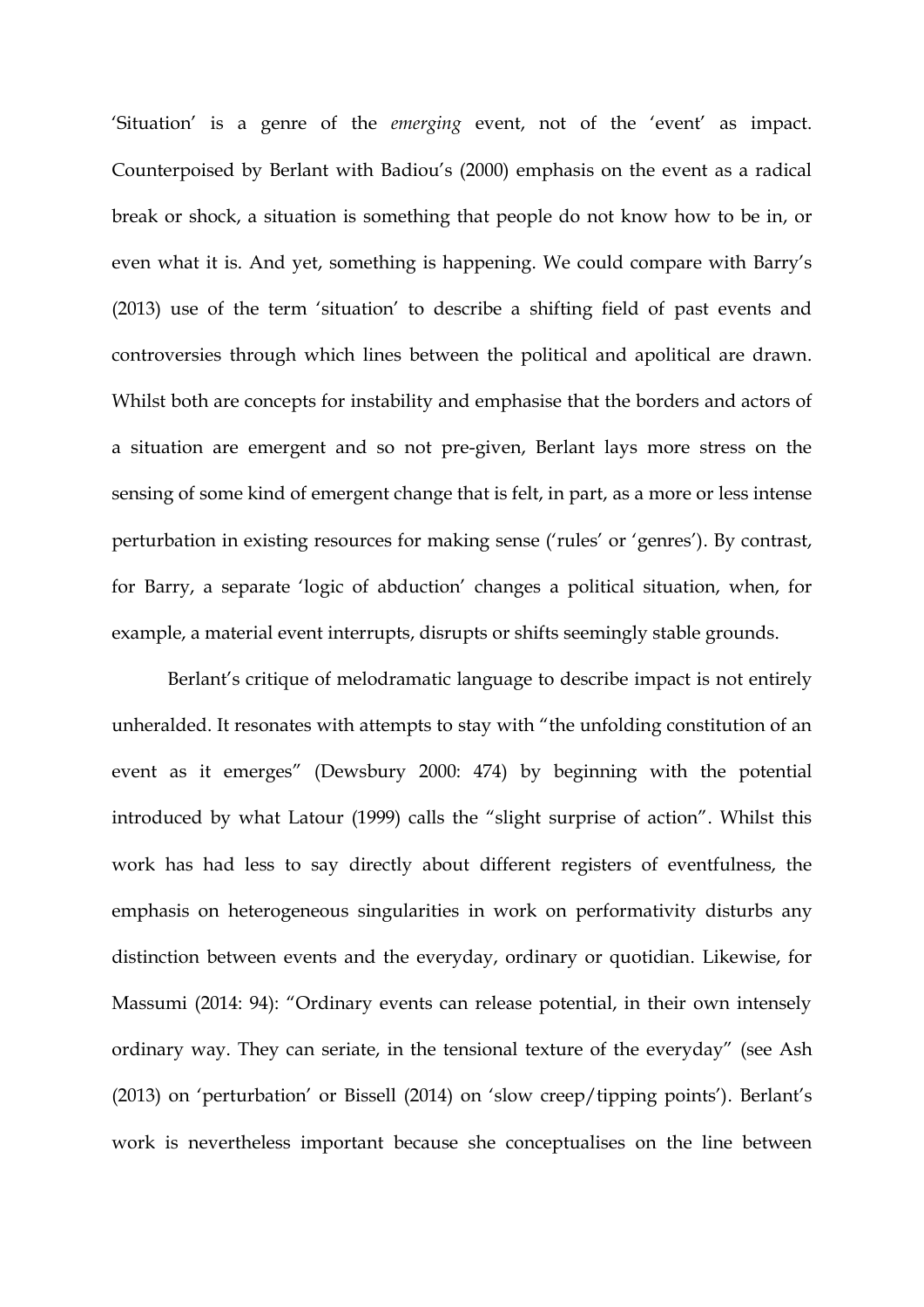event/non-event in a manner that stays in incoherence and ambivalence. Of course, indeterminacy is a theme in most accounts of the event, in particular when considering the relation between names and the force of events. For Badiou (2000: 85), for example, event is an un-nameable break for which a name must be invented - "in a situation (in a set), it is like a point of exile where it is possible that something, finally might happen". Caputo (2006: 3), glossing Derrida on the event, stresses the event as uncontainable irruption and force: "An event is distinguished from a simple occurrence by reason of its polyvalence, complexity and undecidability, by its endless nameability by other names equally eventful". As with these and other theories of the event (see Shaw 2012), Berlant emphasises the indeterminacy of unforeclosed experience. Unlike them, she expands the genres, or registers, of the emerging event and attends to the varied processes whereby something happening becomes-event or non-event or quasi-event, or something else similarly riven with ambiguity. Povinelli (2011) does something similar as she explores how 'quasievents' – the ongoing noise and hum of disturbance enfolded into the ordinary - are transformed (or not) into 'events', through for example their magnification or glorification by media or their amplification through statistics. Likewise Stewart (2007: 4) in her description of ordinary affects stays with how "someone's ordinary can endure or can sag defeated; how it can shift in the face of events like a shift in the kid's school schedule or the police at the door. How it can become a vague but compelling sense that something is happening, or harden into little mythic kernels".

Juxtaposing Foucault and Berlant on the event leads to two starting points. First, that what constitutes an event *as* event is enfolded with the life of apparatuses,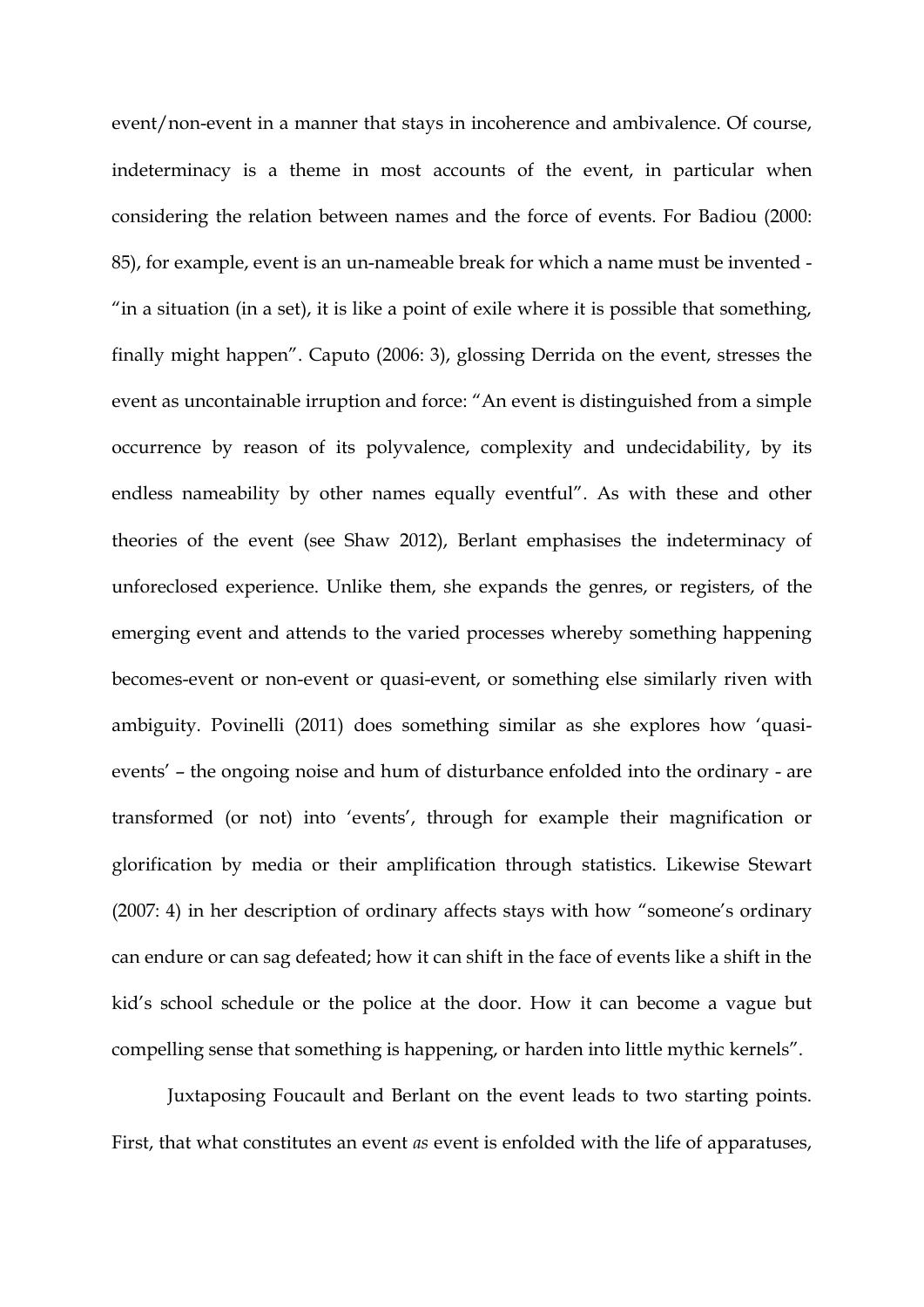so that nothing a-priori can be said about 'the event' and its relation to government. As Foucault shows in comparing event in discipline and security, the governmentevent relation is multiple and *may* differ across specific apparatuses and across modalities of power, as well as varying within apparatuses. Second, and drawing on Berlant, much of the work of securing events happens on the indeterminate, motile, line between event and its close relations, what she and Povinelli term quasi or nonevents (although these are only two of many potential names for these happenings and others may be needed). Partly, this is because security involves dealing with myriad happenings that the equation between event and a traumatic disruption that shatters sense misses. But also because to secure is to move happenings and occurrences between processes of becoming (non)event, as well as working out whether and what is happening or may happen.

The following section develops these starting points by introducing control rooms as a key contemporary process/site in which sorting and handling (quasi/non)events gets done, or, put differently, a site that expresses and enacts relations between government and event. Control rooms exist as a case in this paper in two way; both express the tension between generality and singularity that animates the case study form. First, the motorway control room exists as a singular case that interrupts the becoming general of any claim about the government-event relation today. We pay close, slow attention to the detail of what was happening in *that* control room *then*. But, and second, our case of control rooms serves to exemplify a cluster of generic relations with events that circle around the promise of continuation and return by bringing something that is happening, or might be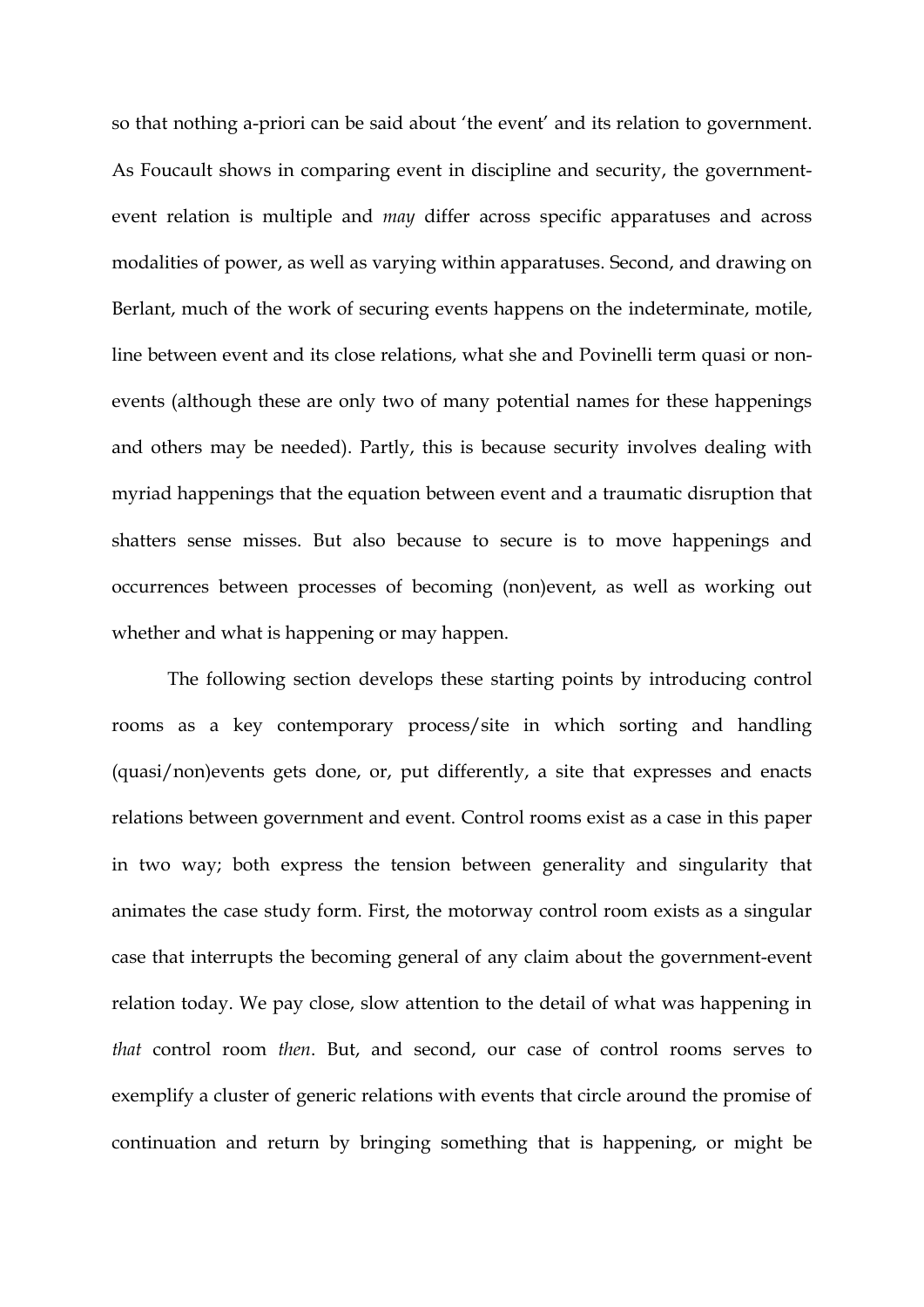happening, or might happen, to an end. We also, at the same time, want to expand what can become an exemplary scene for thinking the event in geography – control rooms supplementing events of singular harm and damage ('Guantànamo Bay'), events that are given names and become recognisable as major events ('9/11'), generic forms of events ('Revolution'), events fabulated in the performing and other arts (a scene in a play, a character's actions) and events that infuse and compose something like ordinary life. How, then, to characterise the specific relation or relations with events in control rooms and what do control rooms do?

#### **Section Three: Controlling Events**

Control rooms simultaneously hide and confront events, or their possibility. They hide events, in that control rooms monitor and manage and intervene in an attempt to achieve continuity and render disruptions, and the work of managing disruptions, invisible to users of the infrastructure that is controlled. But they confront events, or their possibility, in that they are constantly dealing with happenings that have the potential to disrupt, interrupt or stop that which the control room seeks to maintain. If that which is controlled is to continue to function in the midst of and through disruptions, then the work of the control room is to organise and coordinate action in order to anticipate and stop events. We might say, initially at least, that the promise of the control room is 'negative'; it stops, it halts, it attempts to ensure that happenings do not come to pass, or do not become events. This raises questions, though, about the relation(s) between government and event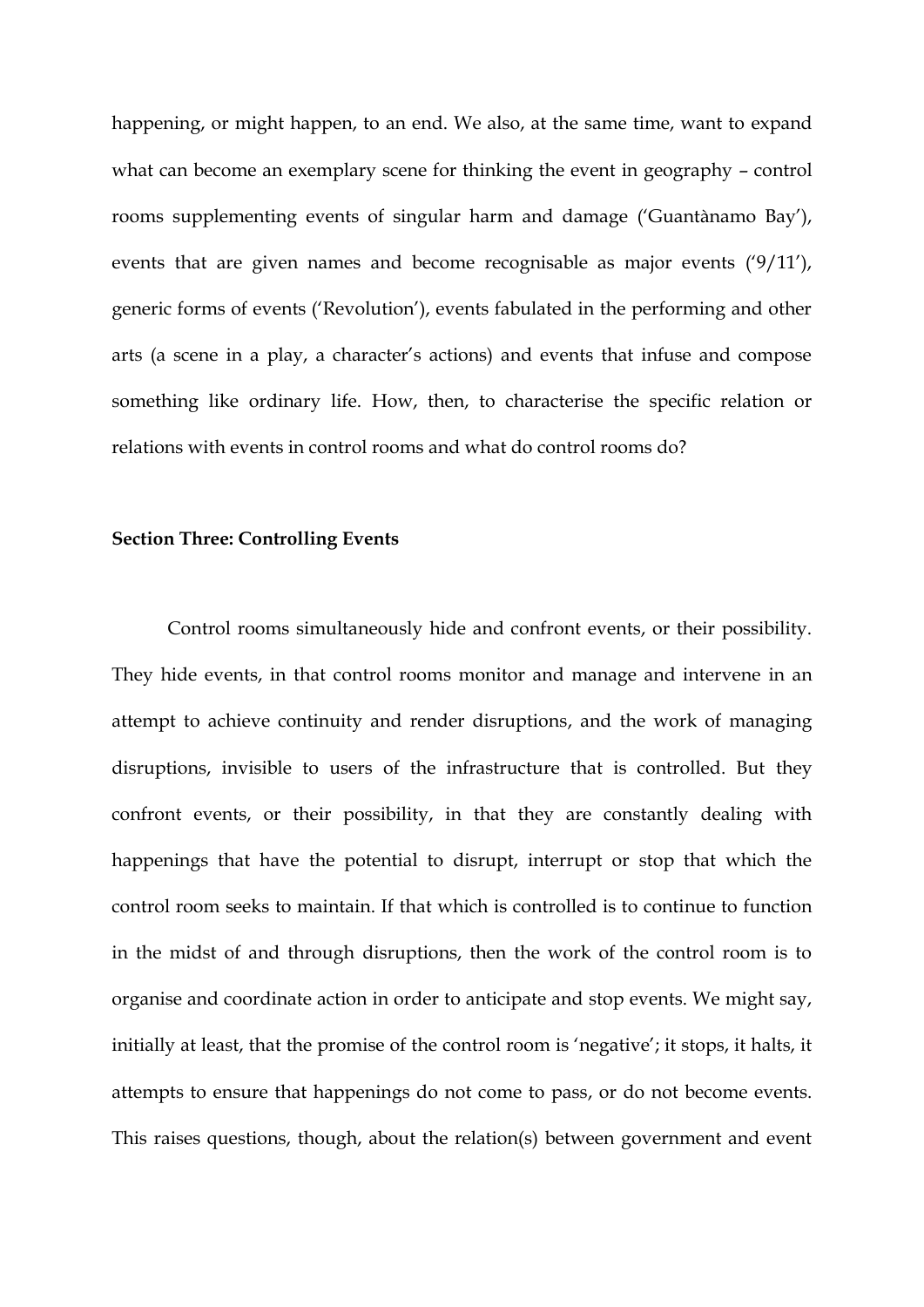typical to control rooms: How do control rooms come to sense and know about events? How do they grasp and handle events and make them actionable?

We have argued elsewhere that control rooms occupy a paradoxical position as both a part of and not a part of infrastructures (Gordon et al, 2015). What we mean by this, firstly, is that control rooms are sites embedded in what is controlled. For a control room to sense and make visible events so that they may be halted or stopped, it needs to maintain relations with that which it controls. Control rooms are part of the networks of human and non-human actors that must be coordinated and held together for an infrastructure to cohere, persist and function (Bennett 2005). Because of their position in this network of dynamic relations, control rooms see infrastructure as always already on the verge of breakdown. In short, the imperative to control is inseparable from an expectation that periodic disruptions to normality are a normal part of that which is to be controlled, whether infrastructure, network or site. The network of relations needs to be worked at. But this means that, at the same time, and secondly, a control room must perform a series of special functions. It must be able to organise and coordinate different actors, to initiate action at a distance and intervene in the relations between different infrastructural parts. Control rooms are therefore able to initiate and perform different kinds of action – adaption, modulation, instruction, investigation, direct control, and so on. It is through these particular types of action that the control room attempts to bring about desired effects to maintain order. It is this double status – the control room as a part which is not a part (Gordon et al, 2015) – that enables control room to 'control' events, or at least undertake action on/in the line between event/non-event.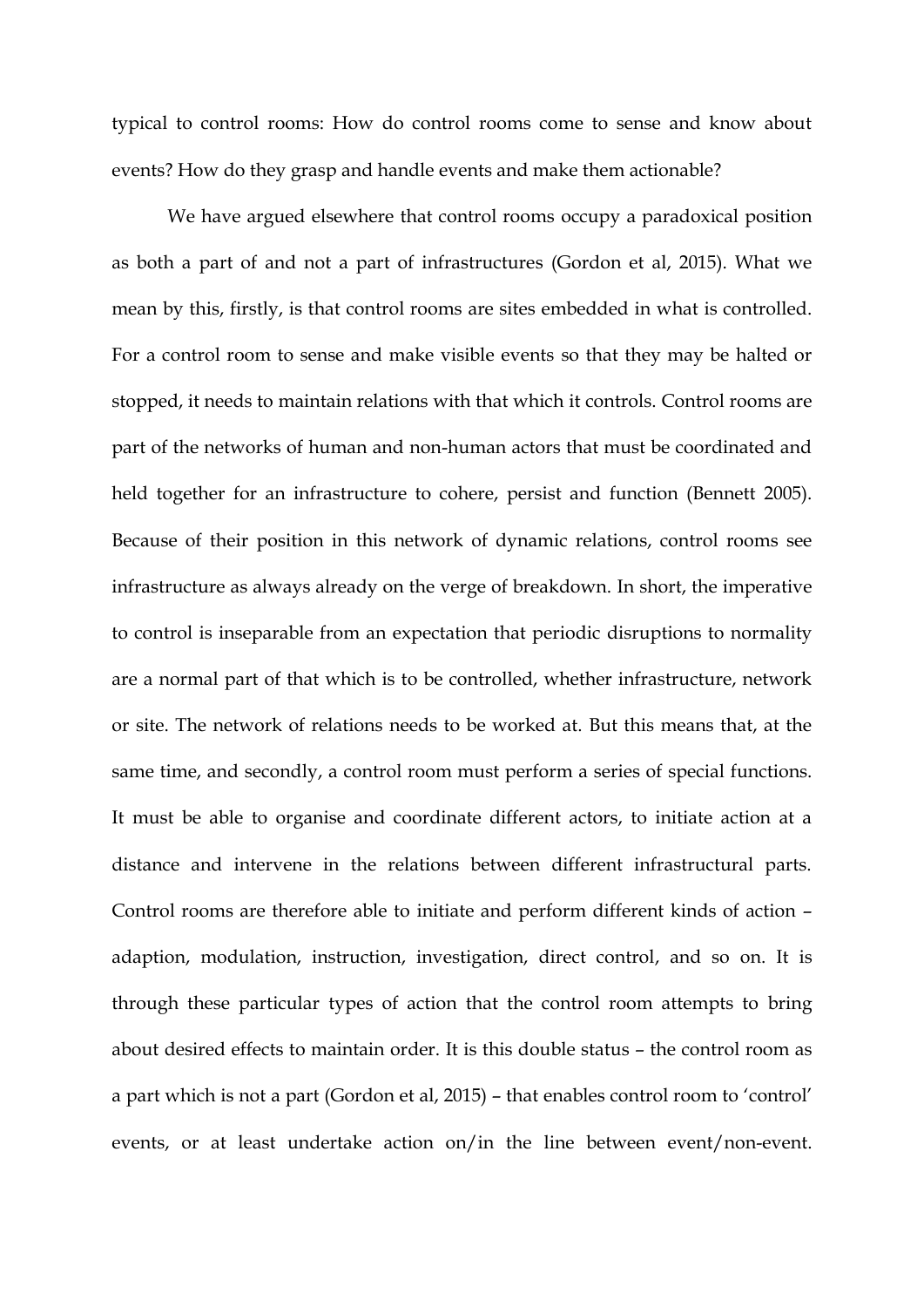Consider the motorway control room that we focus on in the paper and from which the initial example of a possible pedestrian was taken. In England, the work of managing the motorways is carried out by the Highways Agency and their network of seven regional control centres. In each centre, there is a control room, responsible for the continuous, real time monitoring at a distance of the motorway and the coordination of response to 'incidents' on the network. The motorway is made visible to operators in various ways. Beneath the road itself are thousands of inductive loops that count traffic flow. Algorithmic processing of this data by the Motorway Incident Detection and Signalling (MIDAS) system produces congestion alerts when a predetermined capacity is reached. These alerts are presented to traffic operators via electronic network diagrams on screens in the control room, pinpointing the location of traffic events. Operators also scroll through and watch hundreds of CCTV cameras positioned across the network, streaming live images of traffic flow. They also answer calls from emergency roadside telephones located across the network and take eye witness reports of motorway incidents.

The problem control rooms confront, then, is belatedness. With the exception of mobile control rooms which might inhabit the temporary scene of events, control rooms are at a spatial-temporal distance from (quasi/non)events. Whilst there are numerous attempts to erase this gap so that detection and response are one, through 'real-time' automation for example, control rooms face the problem of not initially knowing what is happening, or indeed whether anything is happening. We saw this in the paper's initial example of a shadow that might be a pedestrian. Control rooms therefore involve distributed systems of detection-diagnosis-response that generate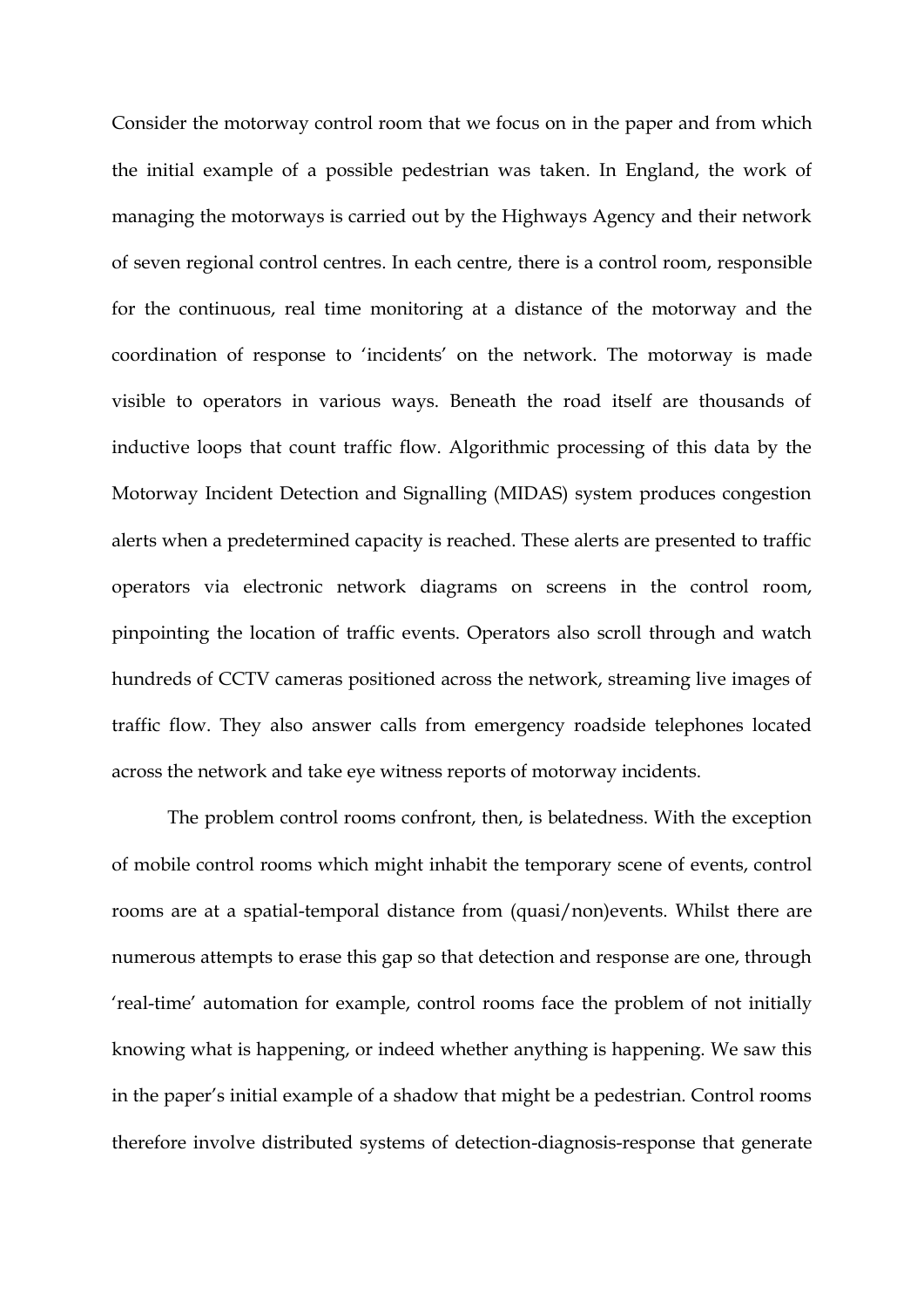some kind of signal that an event or something that might become an event is happening. Connected to that which is controlled through a particular, distributed set of sensing devices, control rooms do not only sense events. Rather, they sense the present of that which is controlled for happenings that might be events. These may include emerging events, whilst there is still scope for action that alleviates harm or damage. They may include ordinary disturbances that become nothing at all. Such detection-diagnosis systems produce particular kinds of object – warnings or alerts – that may initiate diagnosis work, as attempts are made to make sense of what is happening. Warnings and alerts are indexical – in that they have an indicative relation to a real happening (Massumi 2014) – whilst also becoming what we call emergency epistemic objects. They generate concern; they demand or invite some kind of action in relation to a (possible) harm. Any control room will, then, have a series of routinalised and improvised ways of sorting happenings to render them actionable - that is subject to the forms of action that achieve the effect of 'control'. Not quite fitting with accounts of preemptive or precautionary logics that presume action occurs before an event (de Goede & Randalls 2009), nor with resilience as a near constant adaptability to unpredictable meta-stable conditions (Amin 2013), control rooms are typically organised around a responsive relation between government and event. What matters is coordinated, responsive action in an 'interval' between detection-diagnosis of something happening and the event's impacts and effects intensifying to become a disaster or catastrophe.

Because the sphere of concern for any control room is always demarcated, any control room will be primarily concerned with a limited set of events (as well as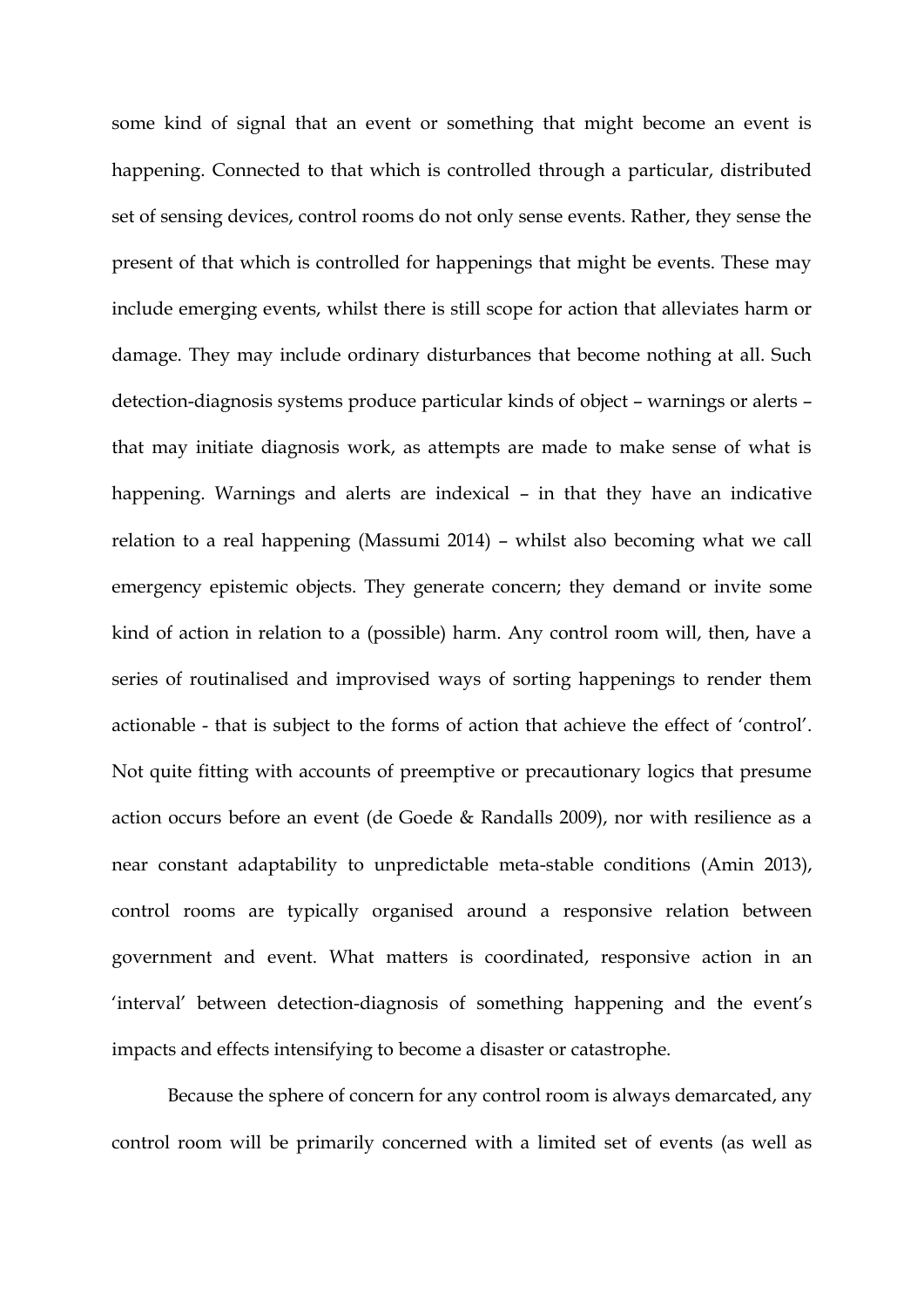generic events – such as flooding - that are taken to cross infrastructures). Multiple events might happen, though, even within a seemingly single network or infrastructure, and those events might take multiple forms. If we begin from the detection-diagnosis-response relation in specific control rooms, there is no such thing as a paradigmatic event that defines the government-event relation today, whether the 'integrated accident' (Virilio 2006); 'non-normalisable accident' (Massumi 2009); or the 'catastrophic event', that spreads across event space (Cooper 2006). Rather, control rooms are sites in which (non)events are worked on; detected, diagnosed, and responded to. And (non)events may move between different 'modes of eventfulness' (Berlant 2011) as they are sensed, rendered actionable and subject to some form of control. But how this happens will be particular to distinct control rooms and the specifics of that which is subject to attempts to control.

The following section explores how the Highways Agency regional motorway control room detects, diagnoses and responds to (non)events. As we saw with the example of the passenger-shadow in the introduction, the motorway control room routinely deals with what operators refer to as 'incidents'. Incidents are the control room's way of dealing with something that is happening – or is reported to be happening – that may or may not be an event. They can be indications or suggestions of network events, only tentatively known or unverified, such as verbal reports or congestion alerts, or they can be, quite evidently, network events, like a CCTV sighting of a road traffic collision. Incidents in the control room, then, occur at different registers of eventfulness (from the dramatic to the boring). They may have happened, be happening, or are yet to happen. They may be ambiguous and require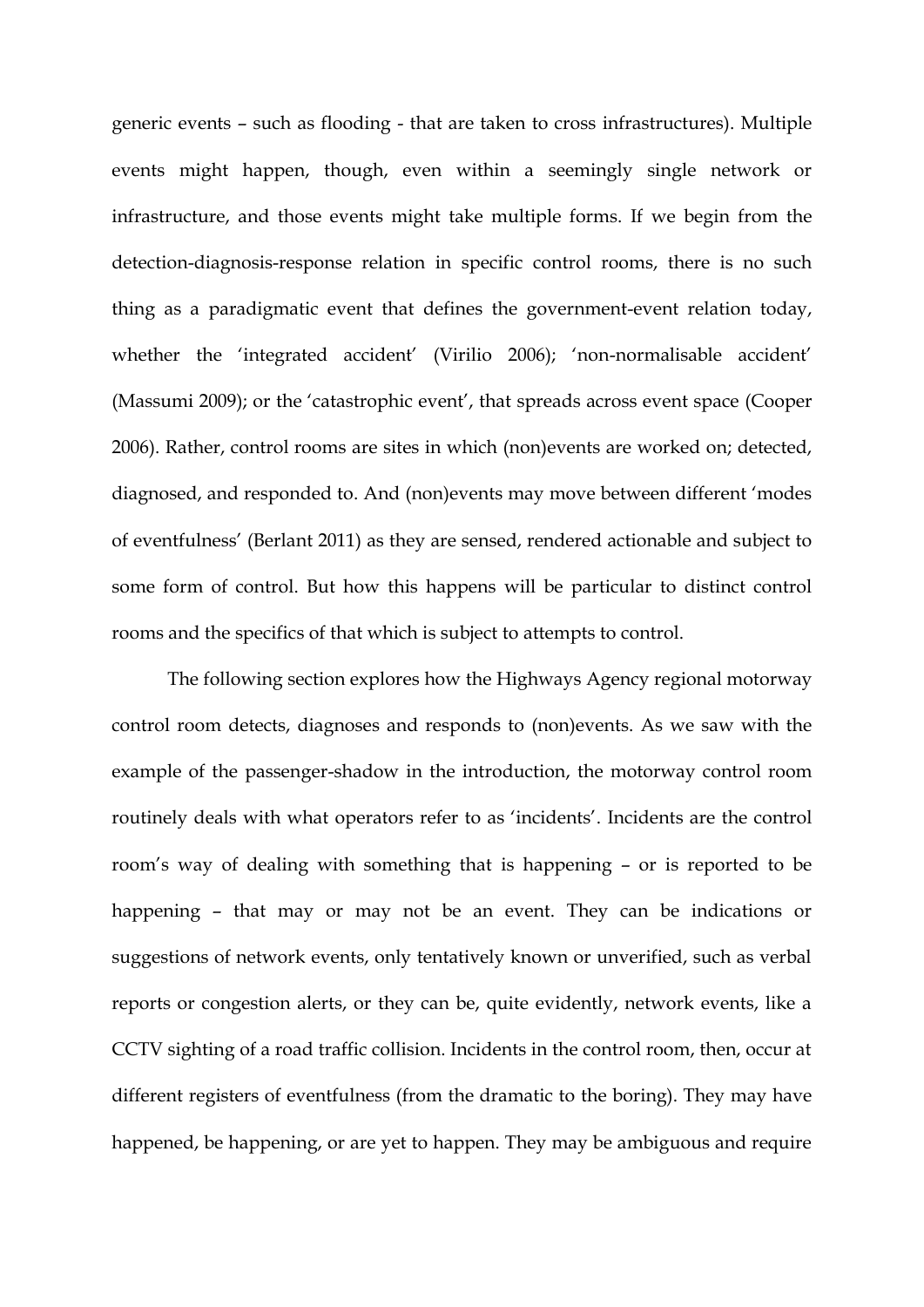further work to determine whether or not an event is taking place. But what they have in common, what connects them and categorises them as incidents, is that they are recognised as occurrences that warrant some kind of next action.

Based on six months ethnographic research in the control room, we go slowly in our description of how control rooms deal with events. Being interested in actions that might seem to be uneventful even as events are dealt with, we pay close attention to the mundane work that happens to end or foreclose events. We focus on just one type of (non)event that is at once a normal, expected and prepared for feature of the network *and* disruptive: 'congestion events'. Congestion may, initially at least, appear to lack some of the qualities that are usually taken to make up events: principally it often lacks a clear start or end, in part because the lines between congestion and normal traffic circulation are blurred as the two states tip into each other. Creeping up, coalescing in slowing or stopped traffic, before dissipating as the rhythm and density of traffic changes, congestion lacks a sense of dramatic, exceptional interruption that ruptures and transforms a world. And, yet, *in effect* congestion may have an evental status; normal/normalised circulations and interdependencies may be blocked, inhibited, slowed, disrupted, and so on.

In the control room, there are multiple ways of detecting congestion, some of which are often used in combination. Congestion may be reported by eye-witnesses, such as a radio call from a mobile traffic officer or a telephone call made by a roadworks contractor at the scene. The status of these observational reports is often only preliminary and needs to be verified by the operator by some other means. Live CCTV feeds of traffic are widely used to investigate or corroborate reports of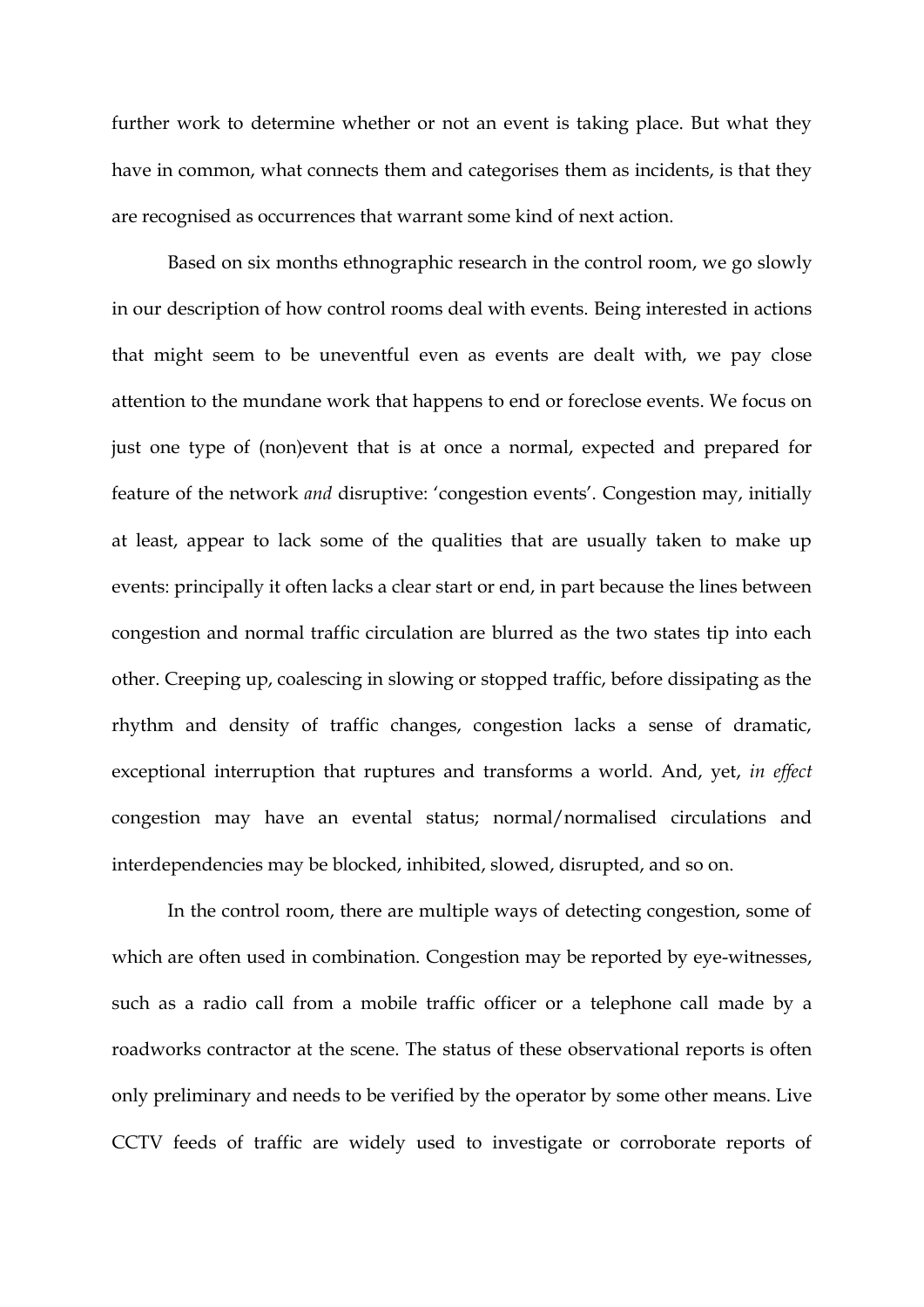congestion. They are also used to proactively monitor traffic to identify changes in behaviour, speed or density. Perhaps the most interesting means of detecting congestion is through the production of MIDAS queue alerts, which are displayed as locational markers on the motorway network map. Through algorithmic processing, these alerts pinpoint traffic events that are deemed at odds with normal traffic flows. In the first two examples we start with a MIDAS queue (Q) alert. Q alerts may be indicative of traffic events that require an intervention of some kind to maintain order. They may be suggestive of events previously unseen. But, as we shall see, they may also indicate nothing at all.

# **Section Three: Detection-Diagnosis-Response and Events**

# **3. a) Detecting Events: Being Alert to Congestion**

#### *Example 1: A MIDAS Q Alert*

*It's Thursday afternoon at the traffic management desk. The operator has been monitoring the MIDAS Q alerts along the M6 motorway. "It's particularly bad today – congestion is stretching all the way from junction 9 to junction 11 now. Look at it there." She points to the network map which shows a line of densely located yellow Qs. "I'll have another look." She reaches to her right and grabs the CCTV controls on her workstation. The CCTV feed is showing traffic around junction 11. "I think I'd better sign for it."*

*(Ethnographic notes from observation of Highways Agency control room)*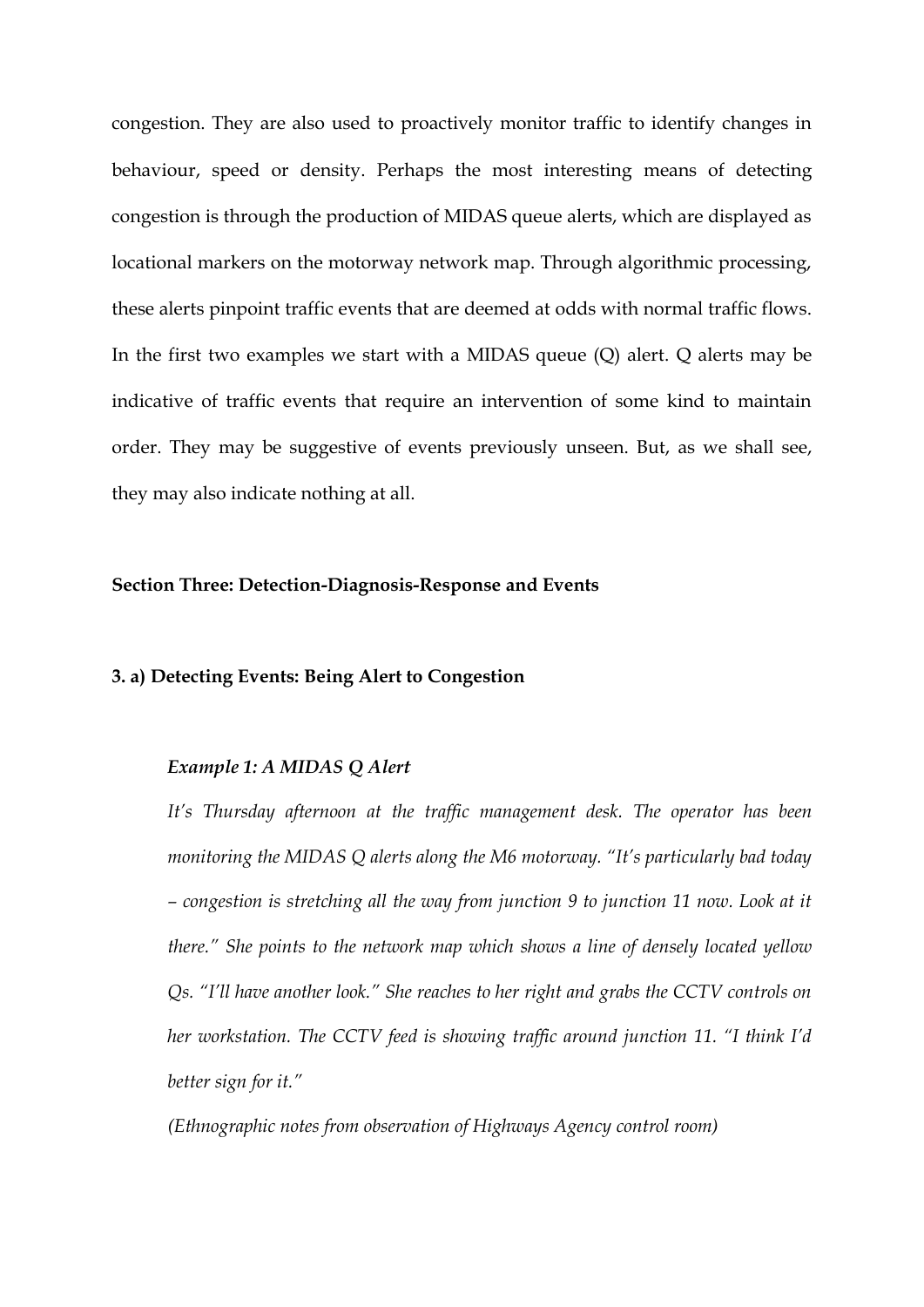MIDAS, the Motorway Incident Detection and Signalling system, works by capturing traffic data from a distributed network of thousands of traffic sensors. These sensors, consisting of pairs of induction loops embedded in the road surface, provide electrical readings when vehicles pass over them. This traffic data is then algorithmically processed and a MIDAS Q alert is produced when the loop is occluded for longer than the pre-determined threshold, indicating the presence of slow moving or stationary traffic.<sup>2</sup> The alert is displayed as a yellow Q on the overview network map in the control room. In this example, the traffic management operator has been aware of the steady production of congestion alerts at this location for some time. She tracks the MIDAS Q alerts as they creep further along the M6 towards and past junction 11, using the CCTV feed to corroborate the MIDAS detections. She looks again. This particular case of congestion straddles the line between event and non-event. On a Thursday afternoon, around junction 9, dense traffic conditions are expected. Congestion is a routine feature of this journey. Today, however, conditions are seemingly different, somewhat surprising, given that the density of traffic has exceeded the MIDAS threshold and stretches as far as junction 11. This leads the operator to describe the traffic conditions as 'particularly bad' in an attempt to express how conditions are not quite as expected. This assessment prompts her to check the CCTV again. She considers what her next

**.** 

<sup>2</sup> Known as the HIOCC algorithm, which is an abbreviation of HIgh OCCupancy, it produces a Q alert when it detects several consecutive seconds of high detection occupancy on its loops. The output from each detector is scanned at one-tenth-of-a-second intervals to determine whether the detector is occupied or not. For each second, the detector is assigned a value between 0 and 10 (which represents 0 to 100% occupancy), which is called the instantaneous occupancy. If 100% occupancy has been reached and it lasts for as long as the pre-determined threshold (typically two seconds) then an alert will be produced. Parameters control the behaviour of the algorithm, including signal on and off times, a smoothing constant and flow/speed alert thresholds (Collins et al. 1979; Collins 1983; Rees et al. 2004), to prevent the quick changing of signs and signals that may confuse drivers.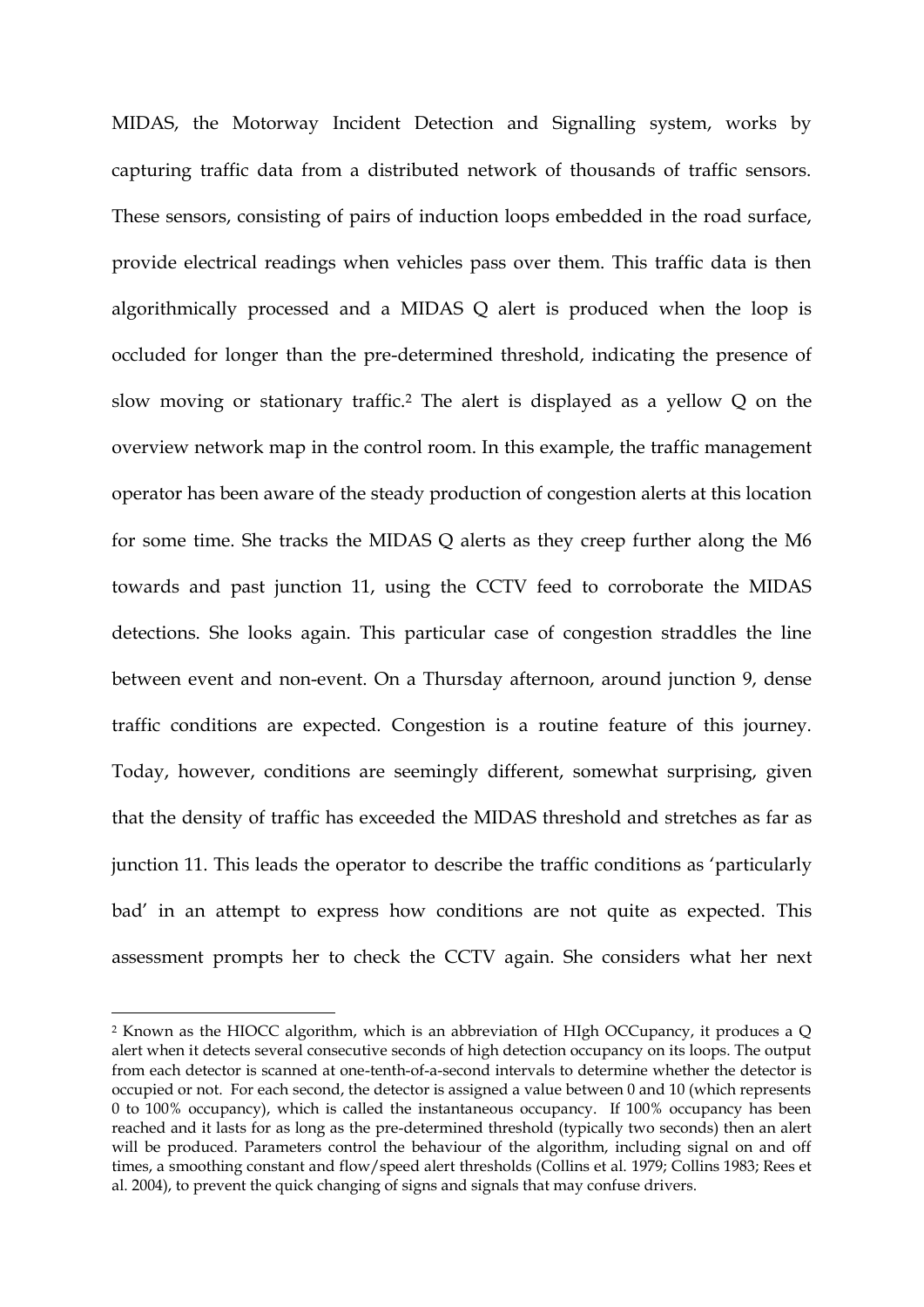action should be: "I think I'd better sign for it." The detection warrants a response, albeit tentatively expressed. This deliberation, this considered indecision, supported by direct monitoring, is a routine feature of congestion management given the indeterminacy of the congestion event. The detection-response relation occurs over time, as the congestion event changes and the operator attempts to make sense of it.

MIDAS was introduced to the control room as an automated queue protection system to improve safety at congestion events. Its original purpose was to slow traffic in congested conditions by setting warning signs and advisable speed limits to drivers as they approached queuing or slow moving traffic. If drivers take heed of the automated advice, they should experience a reduction in abrupt braking on approach to the back of congested traffic and the smoothing out of the typical accelerate-brake-accelerate driving pattern which is observed in stop-start congested traffic conditions (Rees et al. 2004). All in all, the system should reduce the number of minor events and accidents that occur in congested traffic – the shunts, bumps and fatal collisions that can and do happen at the back of queues. What this tells us about congestion is that not only can it be particularly tiresome and tedious for travellers stuck in it, but it can also seriously endanger life on the motorway. Congestion curiously occupies the ambivalent line of the (non)event, tensed between routine, familiar traffic behaviour and something more threatening to life.

This is why MIDAS Q alerts are of interest to operators. Under the logic of detection-diagnosis-response, congestion has a double status. On the one hand, congestion is a legitimate case for a response because of the unpredictability of its effects on traffic. While it can be familiar and routine, it can also change quickly, and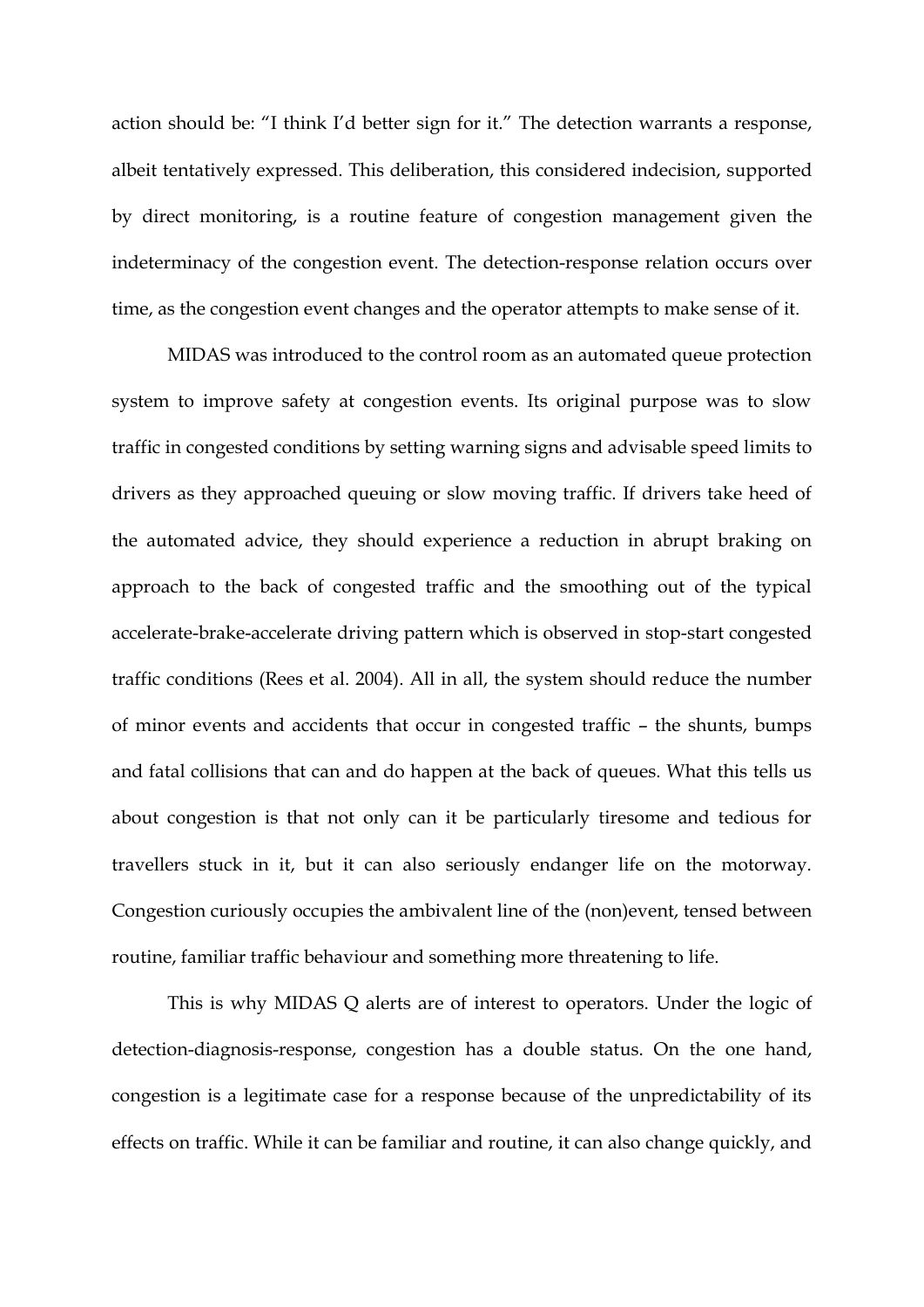produce conditions that lead to future collisions and unambiguous events of death and injury. This possibility is sufficient enough to demand some kind of preventative action – an intervention which is made to limit the likeliness of further disruption. On the other hand, congestion can be a secondary effect or trace of other types of events that are of interest to the control room. A vehicle that breaks down in the live lane, or a collision scene spread across the carriageway, can cause traffic to slow down, swerve, stop or filter into a reduced number of available lanes, triggering the congestion detection. The significance of this is that an automated detection-response could actually be associated with another type of event that has occurred or is occurring. What is problematic is that the system cannot be witness for all the substantive and situational details of a detection which an operator needs to respond. Is it traffic volume? Is there an obstruction in the carriageway? Is it related to a traffic collision? Is it a false detection?<sup>3</sup> The challenge for the control room then is to make sense of individual automated detections for the purpose of rendering them available for response – and the right kind of response – given the inherent ambiguity, or double status, of an automated-detection of a (non)event. It is this double status – or what we could call the ambiguity of the (non)event – that enables and demands further investigation by control room operators.

# *Example 2: Making sense of a MIDAS alert*

**.** 

<sup>&</sup>lt;sup>3</sup> One of the most common occurrences of a false Q alert is attributable to slow moving vehicles, such as a heavy goods vehicle, going uphill, whereby the slower speed of these vehicles, combined with their length, occludes the inductive loops for a longer duration. Translating this occlusion as queuing or stationary traffic, the queue alert is then triggered. Technical malfunctions are also possible.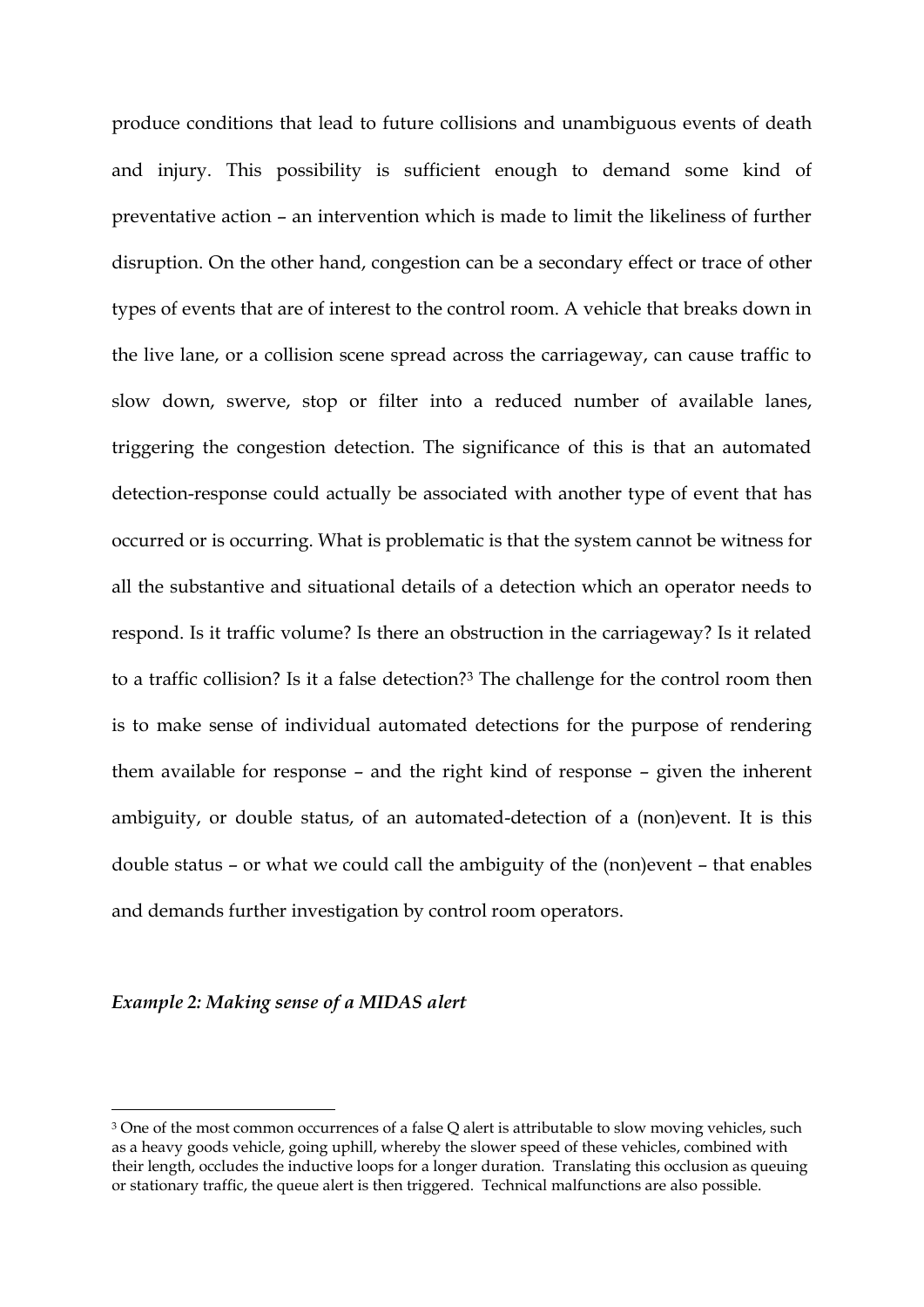*The operator notices that a number of MIDAS Q alerts have appeared on the motorway network map. He pulls in his chair and leans forward. Holding the mouse, he double clicks on an alert. The screen zooms in to provide a detailed map view. Here, it shows the MIDAS readings for each lane of the 3-lane motorway. It is showing /Q/ - denoting that a queue has been detected in the middle lane. "What's happened there?" he mumbles. "Has anyone else seen this MIDAS? Junction 3, M6," he shouts up in the room. He quickly turns to the CCTV interface, on his right hand side, punches in the corresponding camera number on the keypad, and swings the camera to point at the location identified by the MIDAS Q alerts. "That rings alarm bells, that's not normal congestion."*

*(Ethnographic notes from observation of Highways Agency control room)*

In Example 2, we observe the traffic management operator, sitting back in his chair, looking around the room, when his gaze shifts to the motorway network map. Here, a number of Q alerts are displayed along a stretch of motorway. Given the time of day, mid-morning on a Wednesday, the operator does not expect congestion to happen here. It is this discrepancy between what is expected and what is observed that first prompts further action. It is "not normal congestion." To take a closer look, the operator double clicks on the alerts to zoom to the location on the map. On the screen, this opens the detailed map layer where operators can access lane-specific readings that make up the detection. The readings are made up of a mixture of symbols (consisting of / for no queue, Q for queue detected and F for loop fault) that can reveal clues about the make-up of the congestion detection. Here, a reading of /Q/ indicates that congestion has been detected in the middle lane – in lane 2 of a 3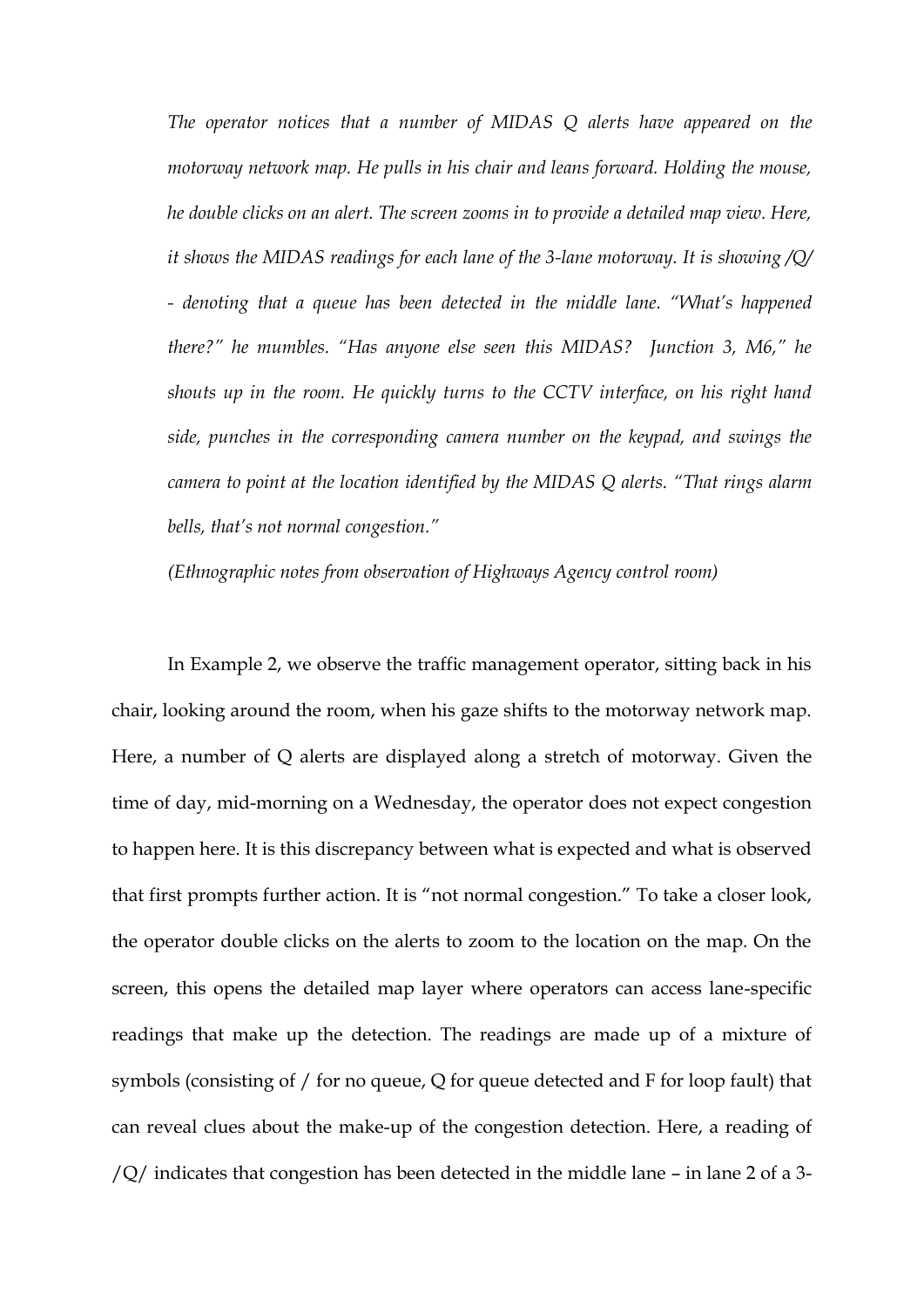lane motorway. Immediately this is recognisable as an unusual form of alert, but at this point it is not known why the alert has been produced. After all, the MIDAS Q alert can only provide a partial indication of the (non)event, through the frame of algorithmically processed traffic data, and cannot reveal substantive detail. Given its unusual form it could have been triggered by an obstruction located in the middle lane – a road traffic collision, a broken down vehicle or fallen debris – causing traffic to slow down, swerve or stop on approach to it. It could also be a false detection.<sup>4</sup> Its ambiguity then prompts the operator to investigate further, to create an account of the substantive circumstances surrounding the detection. Under the logic of response, at this stage, this is eventful-enough to prompt further action, without yet being an 'event' in the sense of exceptional world interrupting transformation. The operator calls out to colleagues and begins to search CCTV for a resolution.

The example begins to show that the work of securing (non)events is multiple and not always obvious as there is no stable relation between a detection and a type of event given its possibilities (congestion, a road traffic collision, a vehicle breakdown, a momentary delay in traffic, a false detection, a technical fault). So far, whatever is happening on the motorway has been recognised and anticipated as a potential event – the detection-event coupled with an understanding of its situated production within the setting's referential frame. In this case, it has also been considered unusual enough to "ring alarm bells" and to initiate and qualify further investigative action. Something unusual that might be an event is happening. Unlike Example 1, where new Q alerts were monitored for change over time as part of an

**.** 

<sup>4</sup> Slow moving vehicles, such as heavy goods vehicles, where their speed combined with their vehicular length, can occlude the inductive loops for a longer duration, simulating slow or queuing traffic under the algorithm. A MIDAS alert is then produced.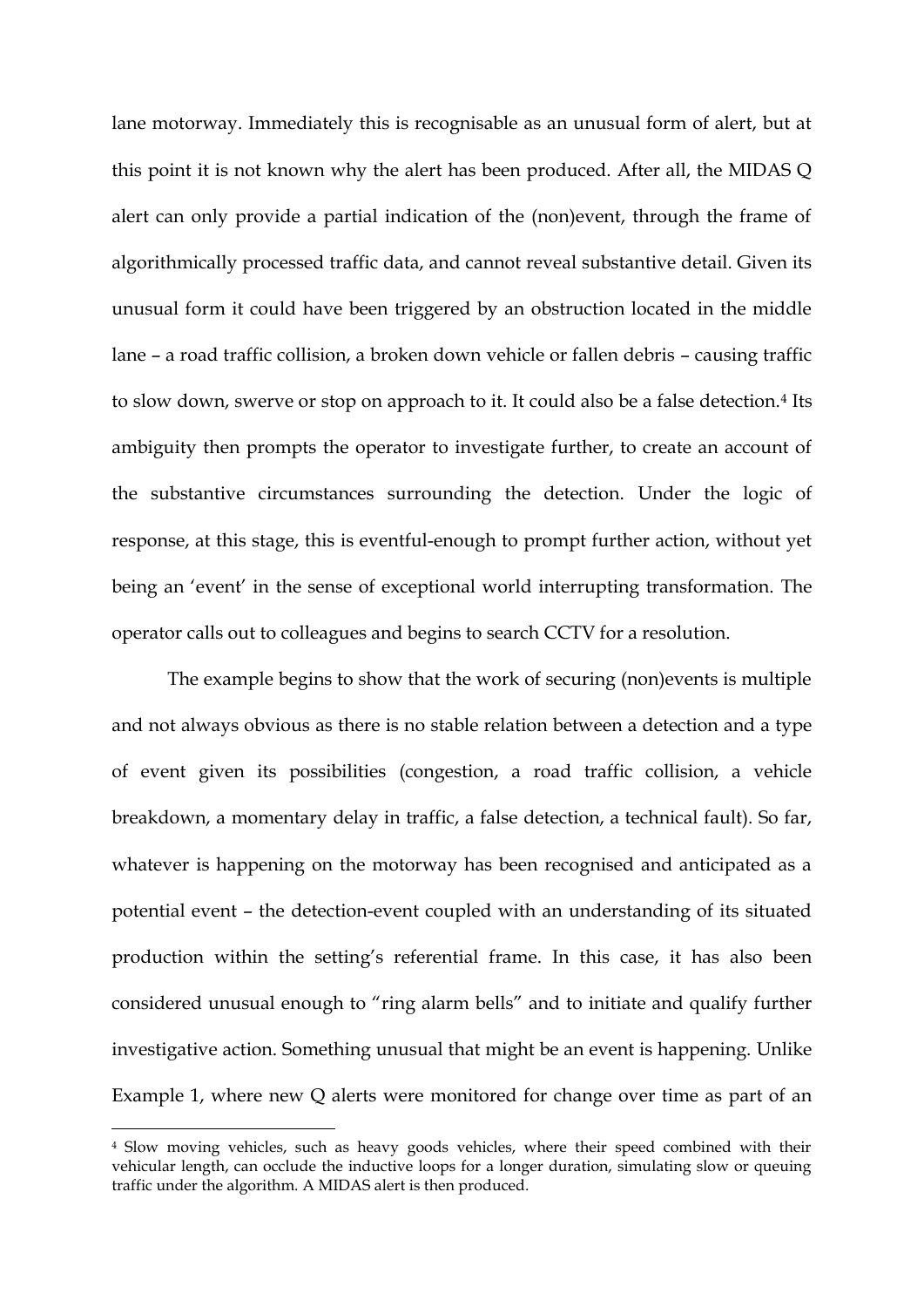extensive case of congestion on the M6, in Example 2 this single and unusual Q alert demands prompt investigative action stemming largely out of concern for what it could possibly be – in order to give the potential event a name. This next stage of naming and working to secure the event as a defined type or class is what we refer to as diagnostic work (following Büscher, Goodwin & Mesman 2010).

# **3. b) Diagnosing Events**

Abandoned vehicle, pedestrian on the network, traffic collision, fire, abnormal load – these names offer a mutually recognised account of events so a response can be decided and successfully coordinated in the control room. These names are only provisional as the emergent event is investigated or a response debated, but at this point, their use serves to secure the event in familiar terms and move the work along to a resolution in which the event ends. As such, the act of naming this or that event-detection is a significant part of the response logic in the control room. By making familiar, it removes surprise, making detected events recognised occurrences that can be handled in routine ways. As it is provisional, and sometimes representative of an ambivalent category, a diagnosis need only be 'sufficient enough' in order to grasp the sense of what is happening, enrol operators into investigative action, and thus justify that action, even if it turns out that the event requires no further action or intervention subsequent to that investigation. This is particularly apparent in the example of congestion. How is congestion diagnosed? Is it slow moving, standstill or stop-start? We know that congestion can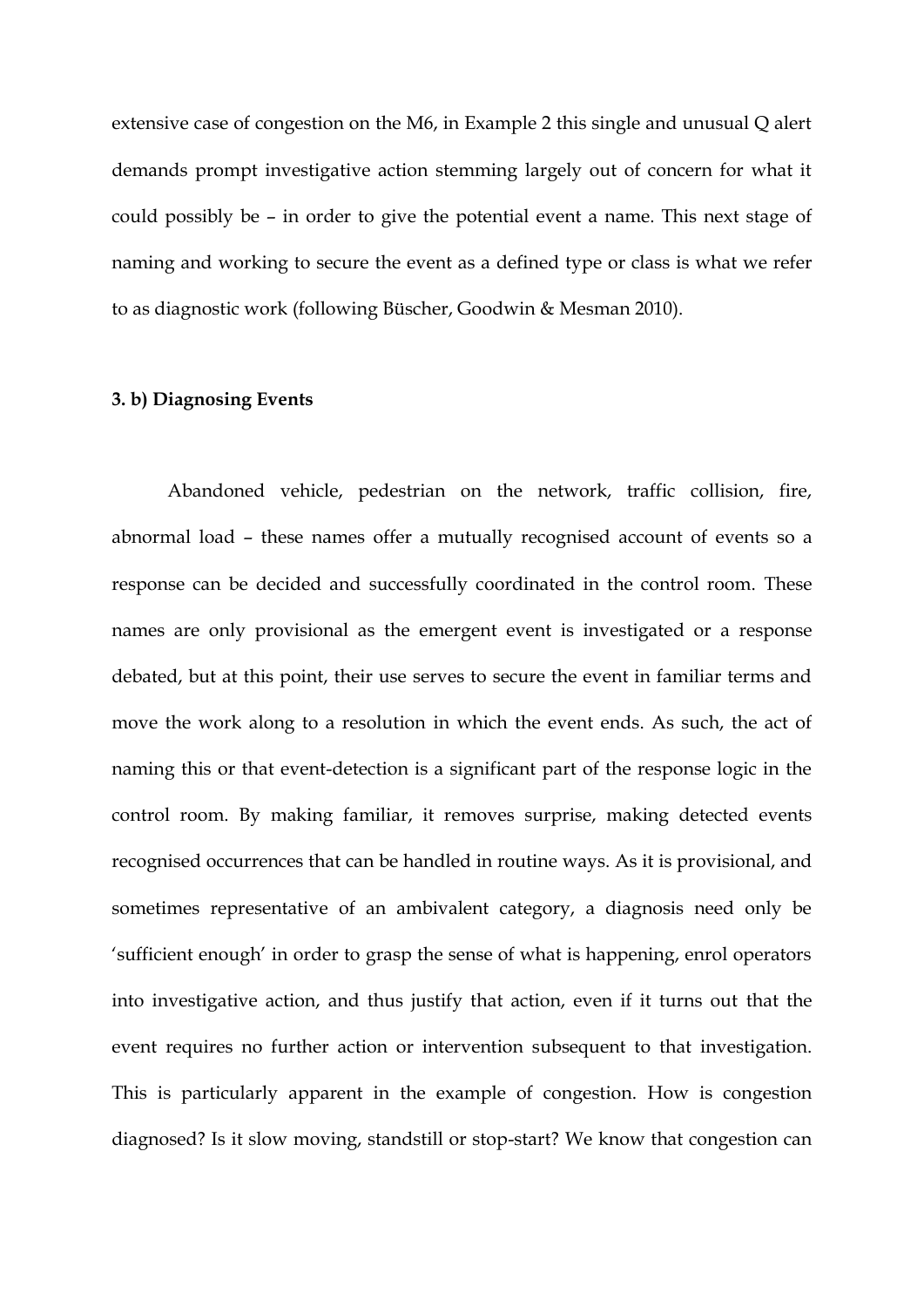be detected in various ways (MIDAS alerts, CCTV observations, verbal reports) which makes it difficult to identify and consistently define. In turn, we know that congestion can be both a normal, predictable feature of motorway life, as some parts of the network are routinely congested during peak times in known locations, and an unpredictable event resulting from a hitherto unforeseen spike in traffic demand or a secondary effect of a prior occurring event such as a road traffic collision or vehicle obstruction. In all these cases, it is not straightforwardly clear that what is happening and observed as congestion will continue or worsen and whether or not a traffic intervention of some sort is therefore required. Generally, cases of recurrent congestion or cases expected to be short-lived will not be responded to given that drivers are mostly aware of peak time traffic and excessive or unnecessary signage on the motorway network can diminish impact (see Foo and Abdulhai 2006). The control room needs to make a decision – does it allocate resources, dispatch a mobile crew, set warning signs and speed restrictions, or wait to see what happens? This work is further problematised by the challenges of control room work. The very dynamic quality of the motorway, the fact that traffic is always on the move, means that events and circumstances can quickly change. Congestion can be a fleeting occurrence – and any intervention made must have purpose to have an effect. This means that (non)events sometimes undergo a lot of work in order to make them cohere. In this next example, a report of congestion is made by a traffic officer on patrol. What is interesting about this example is the different ways in which congestion is described and defined – leading to competing diagnoses of the event (and resultant responses). The event is, in short, made multiple as it is governed.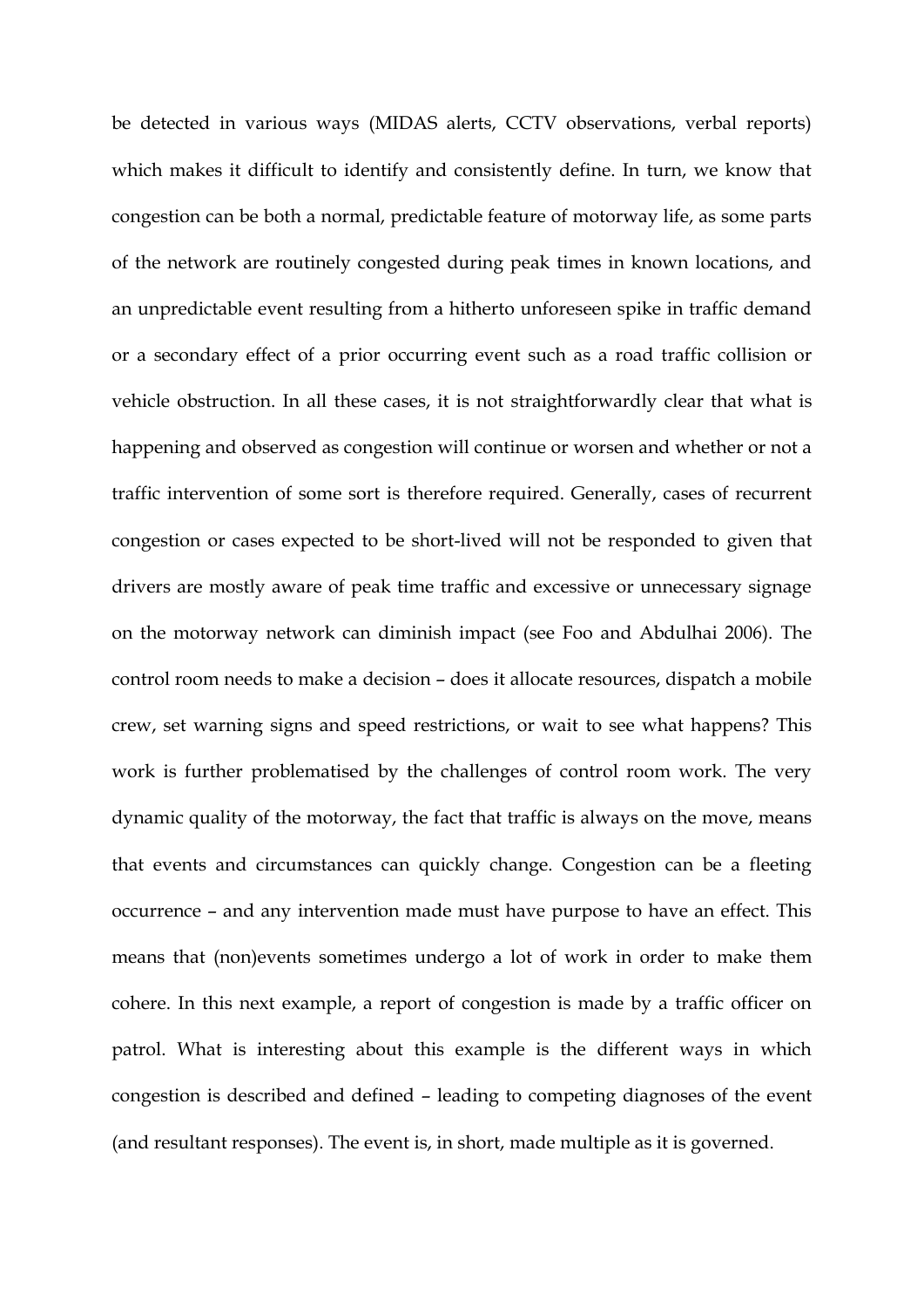#### *Example 3: An eye-witness report is received by the control room*

*It is Thursday afternoon on the Congestion Desk. The operator has been transferred a call from a traffic officer who is currently on patrol around junction 11 of the M6. He reports that there is "pretty bad congestion round here" and because he cannot identify any other incidents in the area that would be contributing to the congestion, such as a road traffic collision or live lane vehicle breakdown, he concludes that "it must just be the volume of traffic." With this the traffic officer requests that the operator sets congestion signs for it to warn other drivers. The operator asks "Is it stop-start or is it just busy?" The traffic officer replies "well, it's moving but it's still really congested."*

*The operator turns towards the CCTV interface. She asks the traffic officer to confirm, "Around junction 11, M6 did you say? And are you going northbound or southbound?" She selects the nearest CCTV camera, zooms in, and moves it around. After a short pause she says, "Oh right, I see. Leave it with me and I'll see what I can do for you," and ends the call. She then turns to a traffic management colleague sitting behind her and says, "What do you think of junction 11? Do you think it's congested?" She explains that a traffic officer has requested congestion signs to be set and that she is not sure that the scene is actually congested. Her colleague finds the location on CCTV and gives his verdict, "No I don't think that's congested either, it's moving isn't it?" He adds "And anyway, we're talking about Thursday afternoon here, it's always busy around there." The operator agrees and she declares "Yeah I'm not signing for it then."*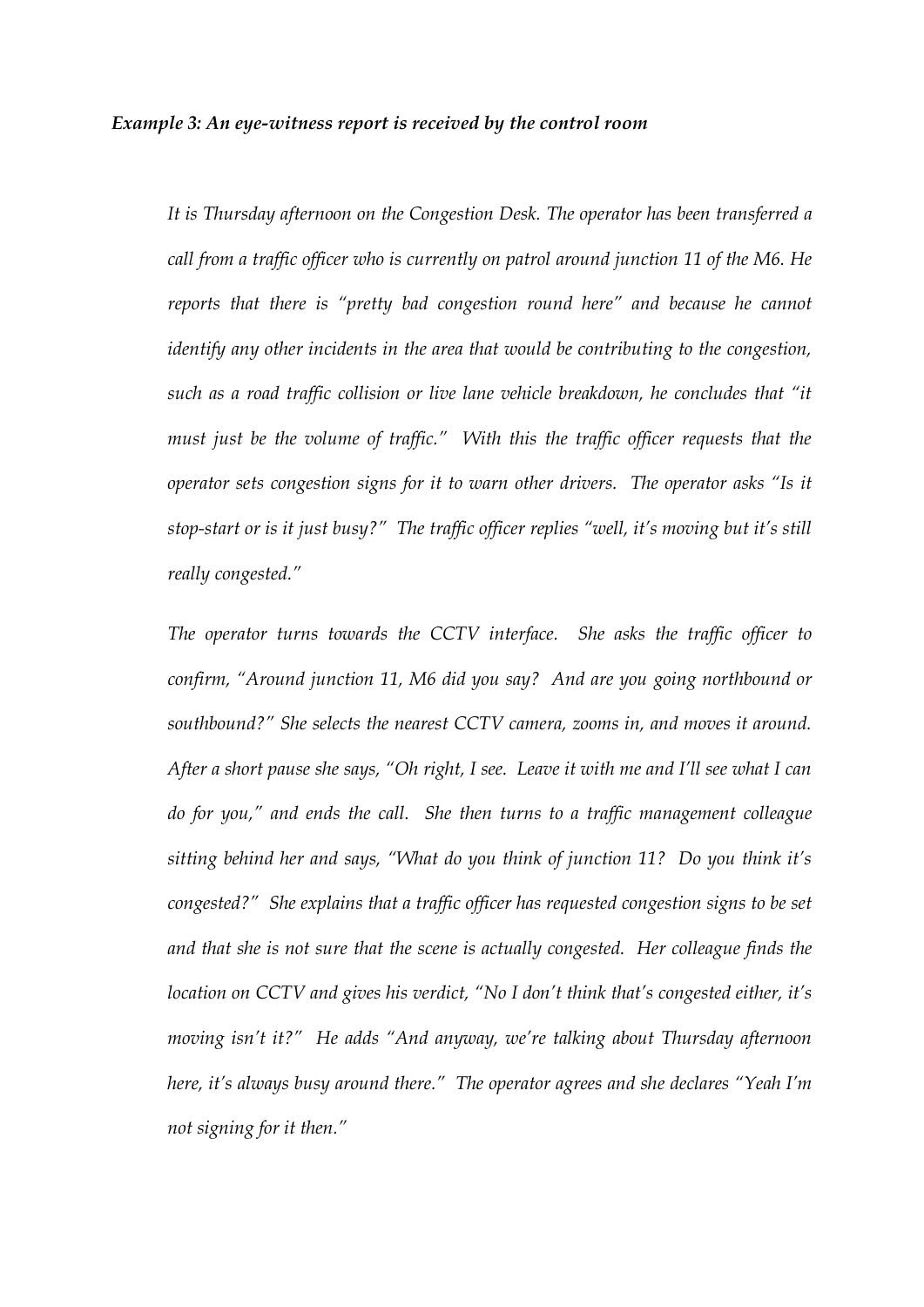#### *(Ethnographic notes from observation of Highways Agency control room)*

In the example above, the operator is positioned at the Congestion Desk and assigned with the primary task of identifying, tracking and tracing congestion, intervening where appropriate by setting traffic management signs and recording all observations and interactions in an electronically shared incident log. She receives a call from a traffic officer on patrol who reports congestion. In response to this eventdetection, the operator engages in diagnostic probing and questioning in order to ascertain whether this report really counts as congestion that warrants traffic management intervention. The question "is it stop-start or is it just busy?" serves to press the traffic officer to describe the traffic conditions in more specific terms as appropriate to the phenomenon of congestion, as it is understood by the operator to be a legitimate case. The operator then finds the location on CCTV to help substantiate the report. However, she makes no comment on the conditions she observes on screen and her response is deliberately vague and non-revelatory of a next action, "Leave it with me and I'll see what I can do for you." The diagnosis is left open. What we see here is that operators do not simply 'discover' what is happening on the motorway network by virtue of instantaneous detections. Instead, operators need to actively create a version of the event through naming and diagnostic work, in the here and now, to help them make a response decision. This creates opportunity for thinking the possible event, or the not-yet event, as it awaits corroboration, verification and discussion. Compared to other event-detections that the control room deals with, such as an emergency call for a live lane vehicle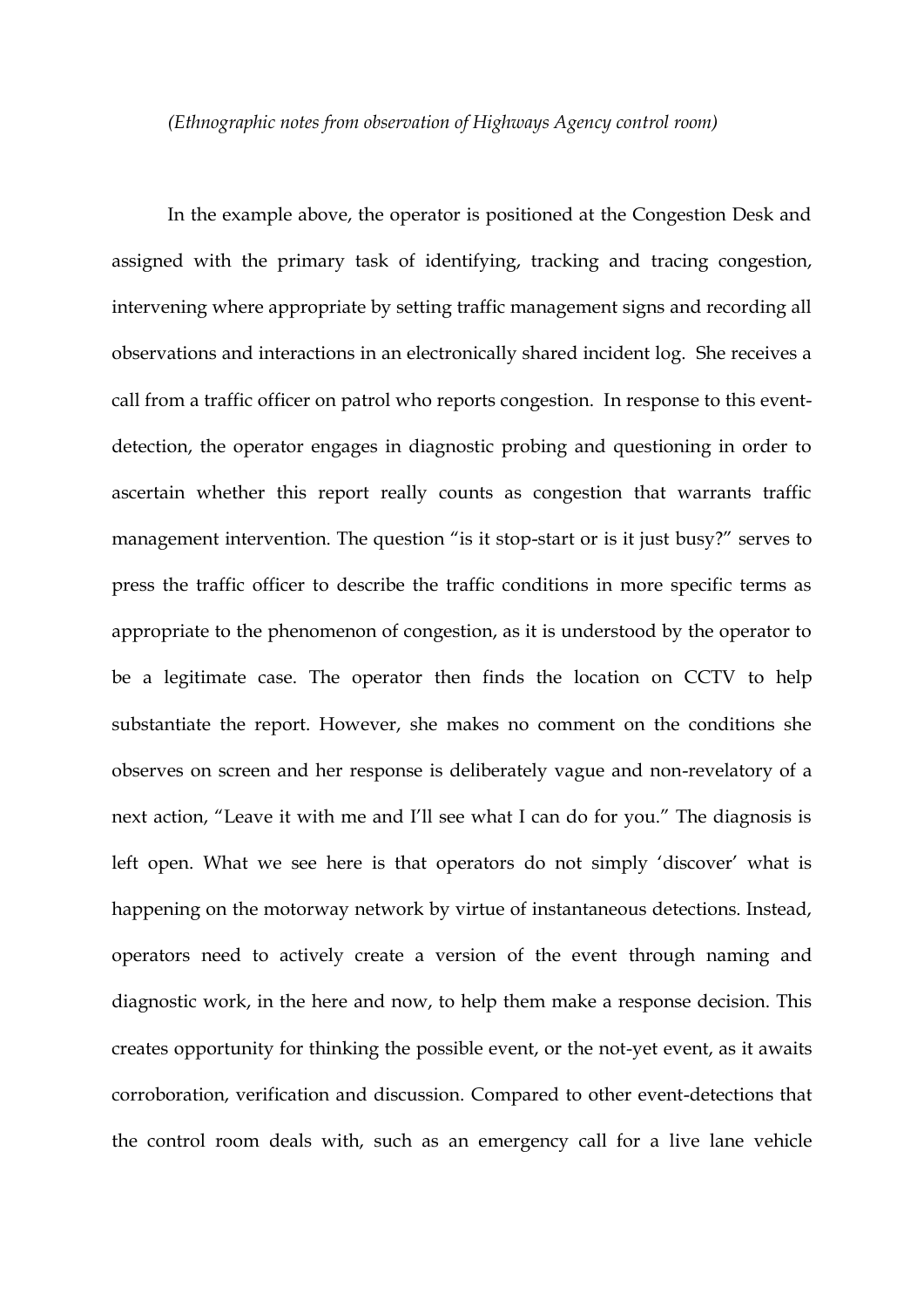breakdown (its status as an emergency call legitimises and demands immediate action), congestion is unpredictable, transformable and unfamiliar in its situated context. The type of event that this detection represents is ambiguous under the logic of response. At this point, the operator sounds out a diagnosis with a colleague. The reply is "it's moving isn't it?" which denies its diagnosis as congestion for the purpose of response and supports her hesitancy to commit. The discussion then explicitly invokes a situated and mutually constructed understanding of the situated specifics of this non-event of congestion – it is a Thursday afternoon, on the M6 motorway, which they consider to be "always busy around there," suggesting that no intervention is necessary. This use of practical expertise, appealing to background expectancies of what the network should be like, comes at a decisive point in the activity of diagnosing congestion. In effect, this time, the report is not an unusual enough deviation from normal network conditions, and results in a non-event, following a series of quasi-events/actions: a telephone call is taken, a report is made, a CCTV scene is observed, a discussion takes place. It is in and through these various actions that operators deal with the ambiguity of the event and the constantly changing parameters that determine what qualifies as an event in its specific and situated context. Here, what was provisionally named as congestion is not formally recorded as an event in the incident log – as yet anyway – and no further action is required.

# **3. c) Responding to and Ending Events**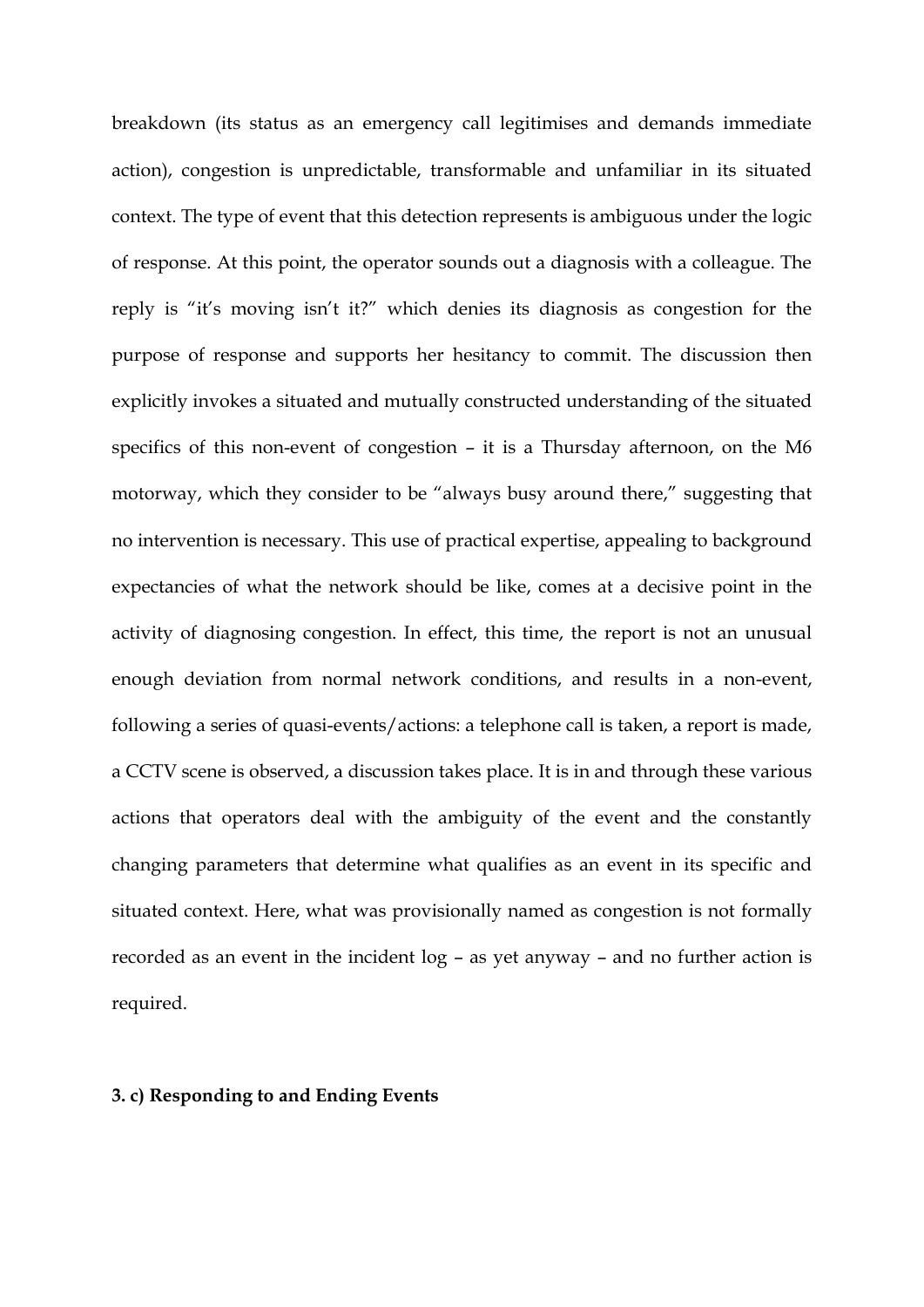If the promise of the control room is to secure and normalise that which it controls, then how does the event that might not be an event end? There are some events in the control room that are straightforwardly responded to and ended; the broken down vehicle which has been towed from the carriageway by the rescue truck, or the reopening of the carriageway following clean-up of the debris left by the road traffic collision, for example. Ending these events supposes the restoration of a level of normality and normal activity that had been disrupted. As we saw in the previous example, the end of congestion is more difficult to pinpoint because the line between what is normal and what is abnormal can be ambiguous. In Example 3, for the traffic patrol officer who reports the congestion sighting, the last thing they are told by the operator is "Leave it with me and I'll see what I can do for you." It suggests the next action will be investigative, considered and perhaps debated, but what decision will be made is unclear. In the control room, we observe the operators discussing whether or not this is an abnormal case of congestion. They consider it to be routine and typical of a Thursday afternoon – "it's always busy around there." At this point, they decide no direct intervention is necessary, no motorway signs need to be set, no special instructions sent to the traffic patrol officer. The event appears to end in this particular moment. What might have been an event has become a recognised, normal, occurrence. But is this non-action the end given the fleeting and changeable nature of congested traffic? There is always the possibility that conditions will change and congestion will become event.

The multiplicious nature of this work of grasping, diagnosing and responding to events shows that there is no stable relation between a detection (a congestion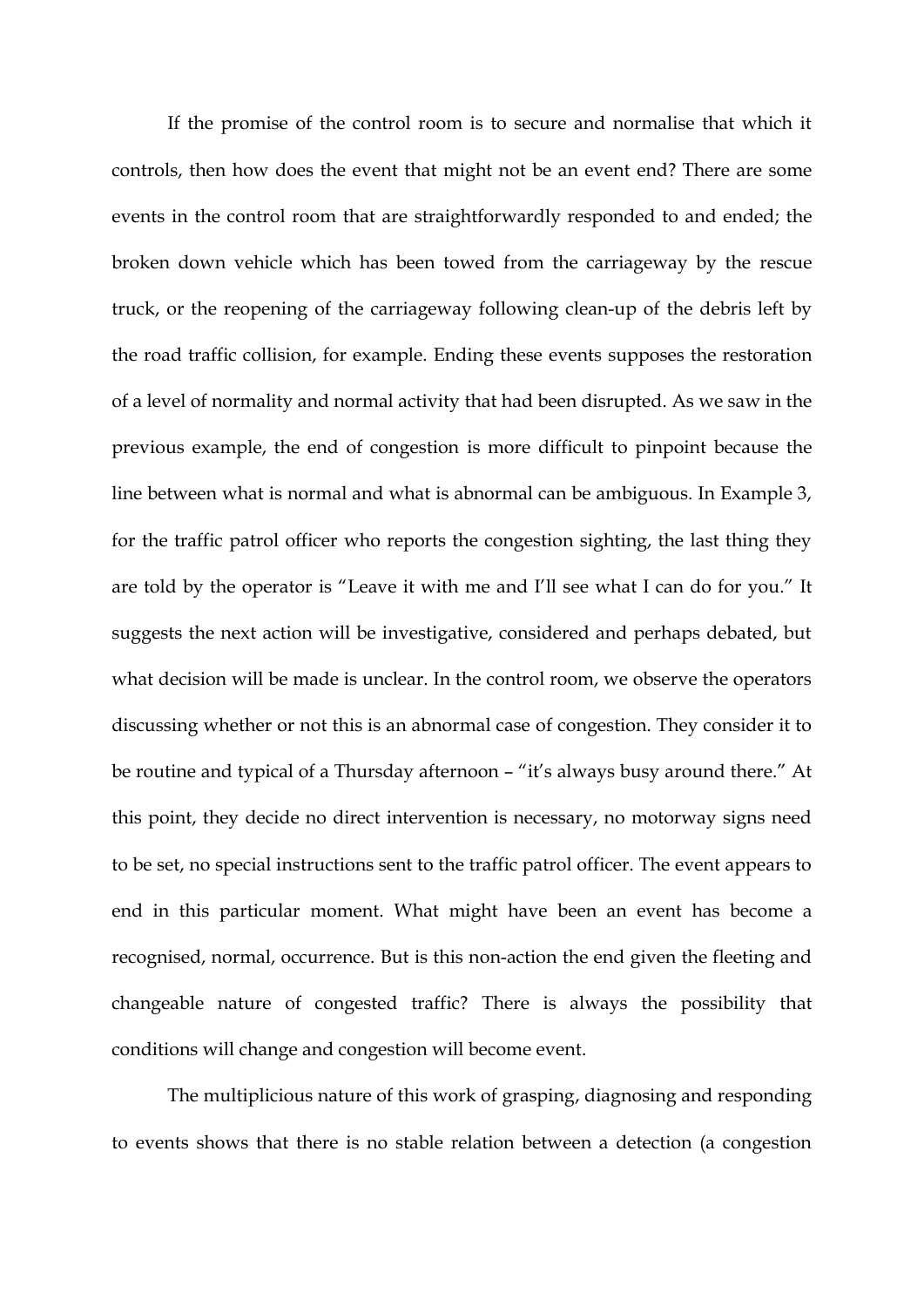alert, an eye-witness report or a CCTV feed), an intervention (resource dispatch to the scene or traffic sign and signal setting) and an end independent of some kind of investigative work that legitimises and qualifies response. This brings us next to the work of incident logging as a way of dealing with (non)events. At the dedicated Command and Control software screen, any operator can log a new incident, log an action they have performed, update an existing log by changing or adding detail and close a log when the incident has ended. For handling events, the log has three purposes: it creates the emergent event and normalises and legitimises responses to it, it acts as a repository for information relating to the event and it supports the delegated organisation of work between co-located operators in the control room (for any single event, it is possible that two or more operators will be working on it, more or less simultaneously, so their actions need to be recorded and coordinated). Our final example focuses specifically on the work of congestion tracking and a particular way of ending an ambiguous moving event.

# **Example 4: Congestion tracking**

*It's Friday afternoon in the control room on the Congestion Desk. The traffic management operator has been scrolling through the CCTV feeds on her workstation monitor. She clicks next, looks at the screen, clicks next, leans in. "Yeah it's definitely getting better there." She turns to the incident logging screen. The congestion log is open. She types \*\*CONGESTION NOW AT M6 J5.\*\* "I think I'll take down the signs. I don't think we need them anymore." She types \*\*REMOVING*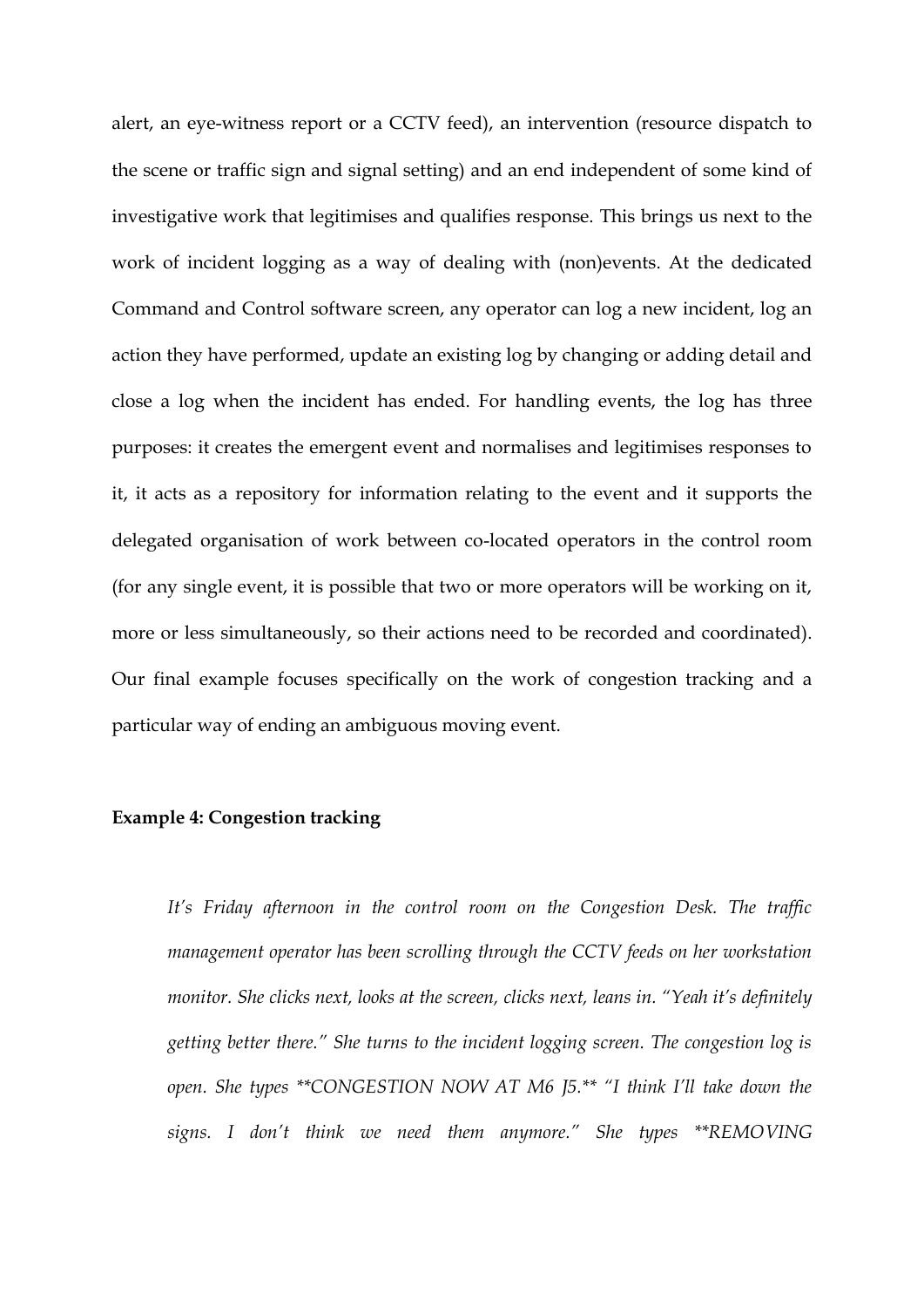*CONGESTION SIGNS J6-5\*\*, moves towards the network system map and clicks to remove the signs. "I'll probably check back in a bit."*

During busy periods, a congestion desk is set up in the control room with a dedicated traffic management operator whose job it is to track and record congestion in the congestion log. Today, around junction 5 of the M6, there has been ongoing congestion which has stretched beyond junction 6. Considered somewhat abnormal, the traffic management operator has been monitoring its progress and setting location specific signs to warn drivers of congested traffic conditions ahead. So how does the event end? Is it the observation that traffic flow "is definitely getting better"? Is it the removal of congestion signs? Or is the end as yet unspecified given that traffic conditions may change? What is interesting about this tracking work is that an end can be difficult to determine. Congestion is typical of the emergent event, tensed between an event that disrupts traffic, posing a threat to the safety of life on the motorway, and a non-event that slips away without us really noticing. The indexical language used to describe conditions works to justify the decision to remove congestion signage – congestion is *now* at junction 5 – therefore congestion signs will be removed. At this moment in time, the response is legitimised, and for now the event appears to have ended and the motorway returned to normal.

#### **Concluding Comments: What is an event?**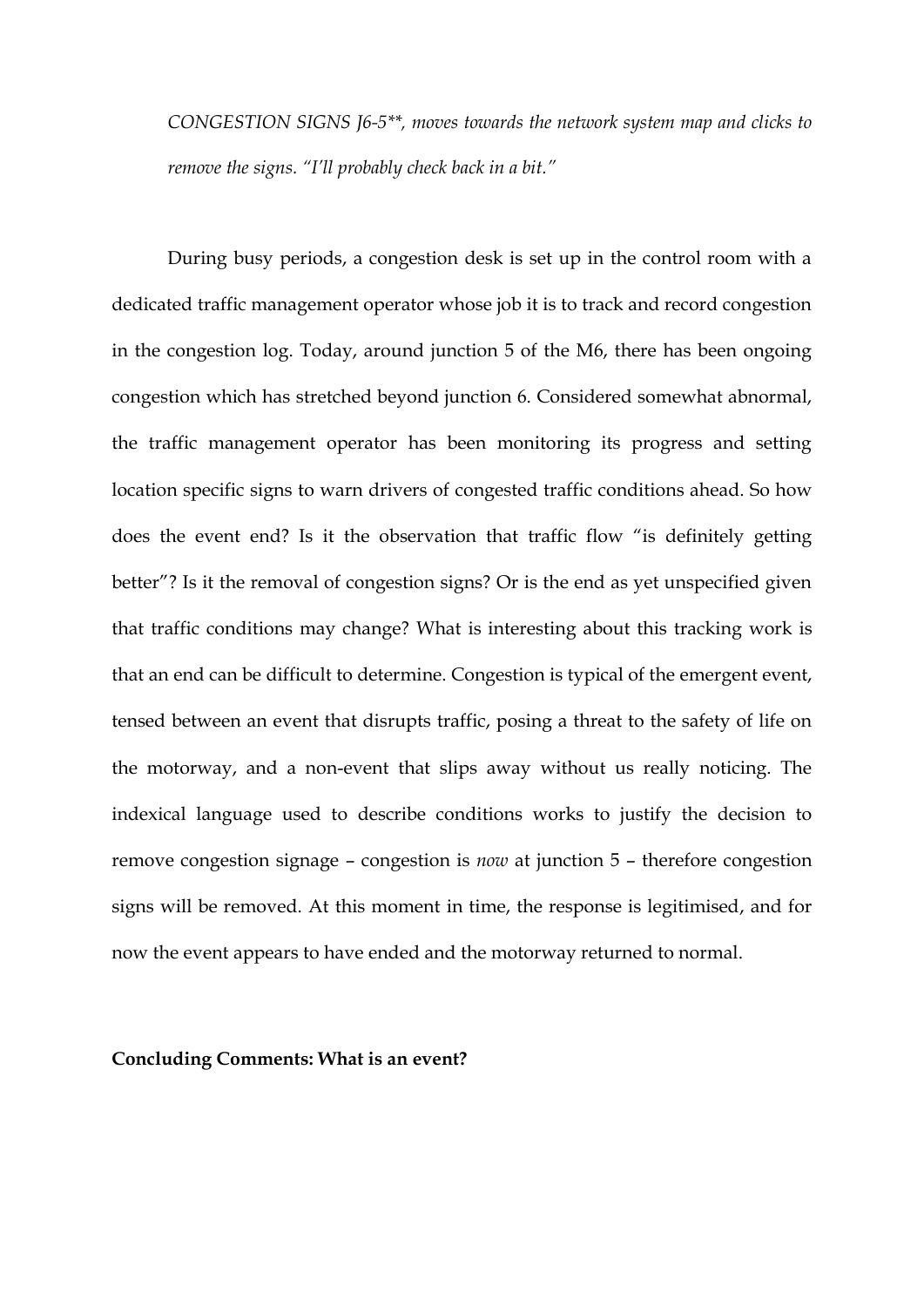We end, then, with the uneventful work of bringing events to an end. Or, rather, with the promise of control rooms: that events can become non-events even if those events are, like congestion, ambiguous and multiple. In the final example, the disruptive effects of the congestion event have become something else. And this has been achieved through a series of attempted adjustments of traffic flow that contrast with the direct intervention necessary for other events (e.g. the rescue of vehicles, the clean-up of an accident, the reopening of a closed carriageway). Modulations that remind us that control room operators know events. But it is easy to miss this, because how they know and relate to events is often uneventful. By going slowly, by paying close attention, we have aimed to evoke this uneventfulness. Ending events is about keeping an eye on a happening, scrolling through cameras, adjusting congestion signage and so on. Through control room work, the event is made actionable by establishing a series of provisional determinations of what is happening. What is dealt with is not a single happening, but a series of actualities and potentialities, each of which has an established, recognised sequence of 'next step' actions whilst also remaining imbued with ambiguity. Events are ended, then, by becoming their seeming opposite: collections of recognised occurrences. For this reason, control rooms are interesting to think with. Their emphasis on bringing events to an end, of achieving continuity, contrasts with the emphasis in recent work in social and cultural geography on the creative fabulation of events. Finding resource in varied forms and practices of artistic experimentation (e.g. Roberts (2014) on an 'experimental object'; McCormack (2003) on participatory dance), the emphasis in work has been on learning to be affected by the potential of events and,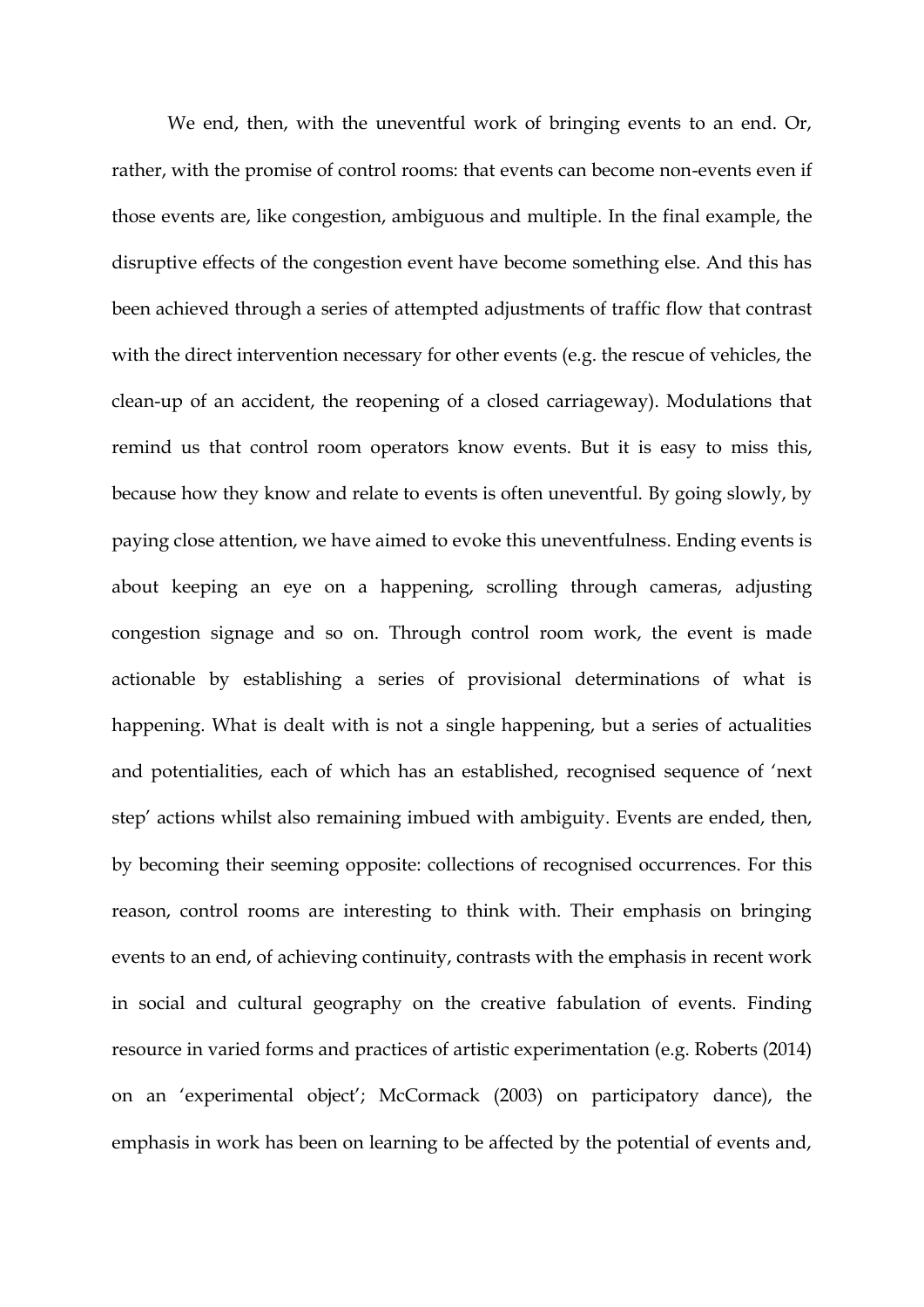in various ways, remaining open to the emergence of something new. Control rooms remind us, by contrast, of a different way of being affected based on a particular government-event relation. Detection-diagnosis involves becoming sensitive to traces of ambiguous (non)events, in order to end them. Control rooms are, then, one of innumerable ways in which events do not come to pass. It is not simply, though, that they enact a 'negative' rather than 'positive' power. Through varied modes of action, 'control' means making a difference to events. Beyond the scope of this paper, we might ask, then, how effects are created through the actions of 'control' and how they become part of the 'scenes' and 'situations' through which spheres of emergency action are demarcated. This leads to two wider conclusions.

First, the problem of the event for geographical and other work on security looks a little different from the perspective of control rooms. Thinking about the range of events control rooms deal with, it is clear that events are not just problematised in the mode of the catastrophic or apocalyptic (c.f. Amin 2013). Far from it; the concern in the motorway control was with myriad 'incidents'. With an 'incident' being a happening that might be or become an event, or nothing at all. To recognise an 'incident' is to diagnose that some kind of change may be on the way. However, it is not only that events are problematised in non-catastrophic ways; it is also that the work of securing involves acting on and through events. What we see in the example of the motorway control room is that securing life involves, first, continuous, provisional determinations on the ambiguous line between event and non-event and, second, action that effects, or hopes and promises to effect, transformations between (quasi)event and non-event. Contrasting with the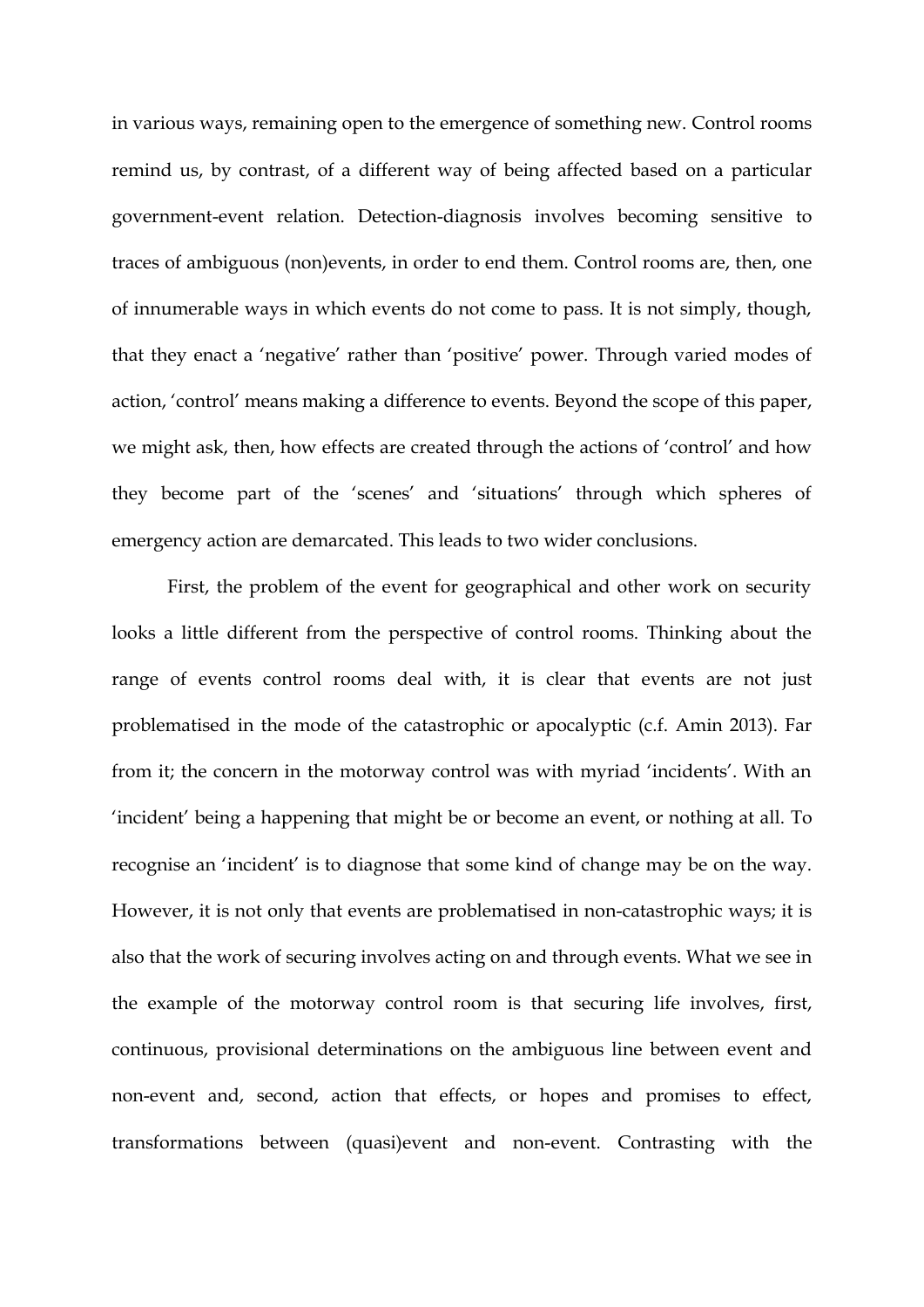emplotting of named events ('911', 'Charlie Hebdo' and so on) into recognised genres ('war on terror') that legitimate particular security responses, control rooms secure by producing the effect of normality, of nothing happening.

The event and evental have become key terms for a revitalised social and cultural geography sensitive to and immersed in the dynamics of life and living. The lesson of control rooms is not simply that there are multiple 'modes of eventfulness' (Berlant 2011), such as 'incidents', which extend beyond a dramatic transformation. Thinking from control rooms in dialogue with Foucault and Berlant allows us to pose the question of how events end, never come to pass, or become something else. Attuning to events has become one way for social and cultural geography to sense and disclose forms of non-linear change – tipping points, shattering, and so on. As well as reminding us not to romanticise change per se, starting with control rooms as a scene for thinking events centres questions of who or what ensures, or attempts to ensure, the (re)production of continuity in the midst of potential disruption. How are happenings drained of their potential? How are events adjusted to and lived with so their impacts and effects are dampened? How are events de-actualised? Let us return, then, to the shadow that might be a pedestrian we started with. As well as events of revolution, or traumatic disruptions that remake worlds and cannot be lived through, a geography of events might stay on the ambiguous line between event and non-event and trace how (non)events are produced and by whom. It might also attend to pedestrian-shadows and other ambiguous (non)events.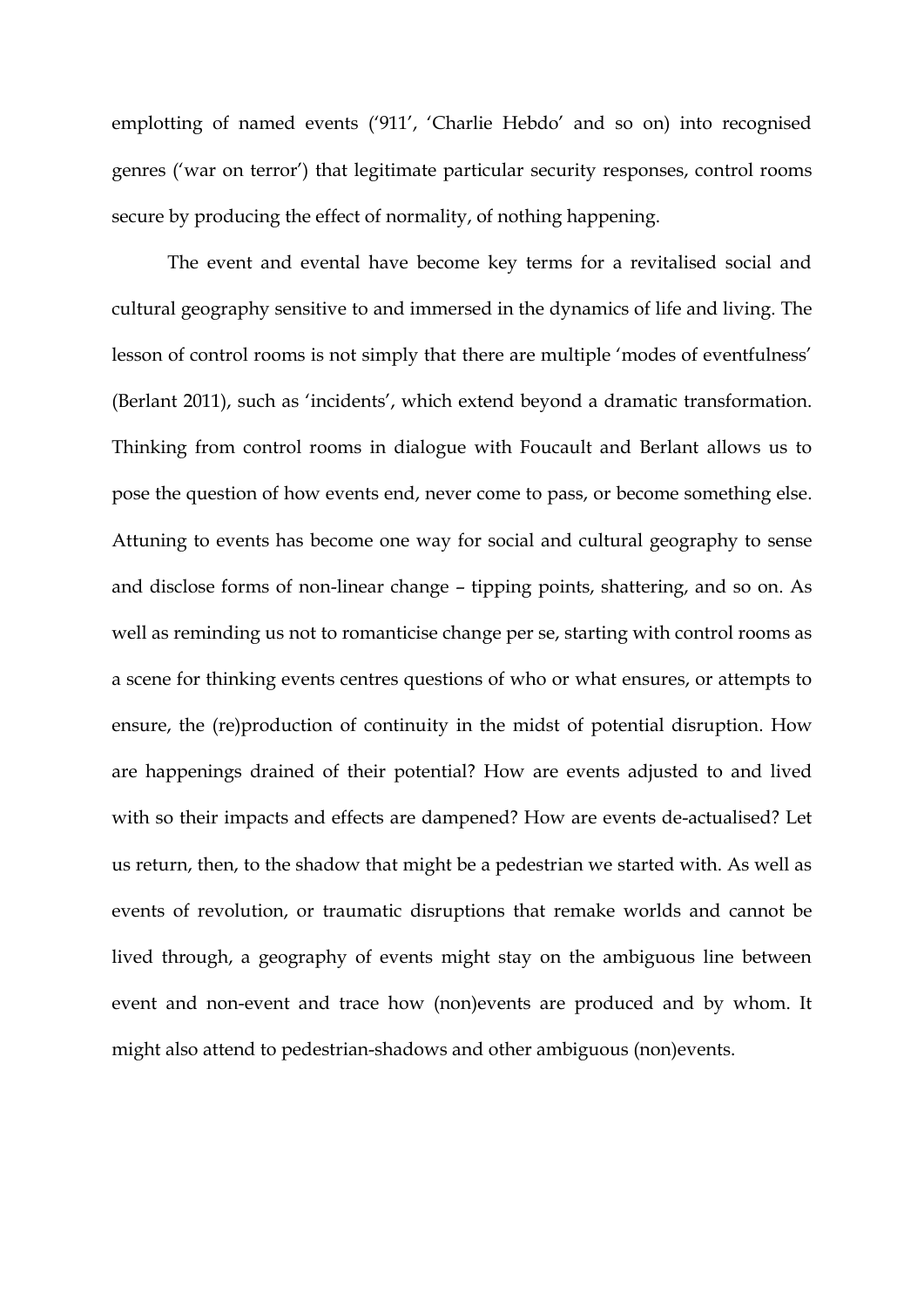# **Acknowledgements**

Our thanks to the referees and an audience at Maynooth University for their comments on the paper. The research was supported by a Leverhulme Trust Prize and an ESRC research studentship.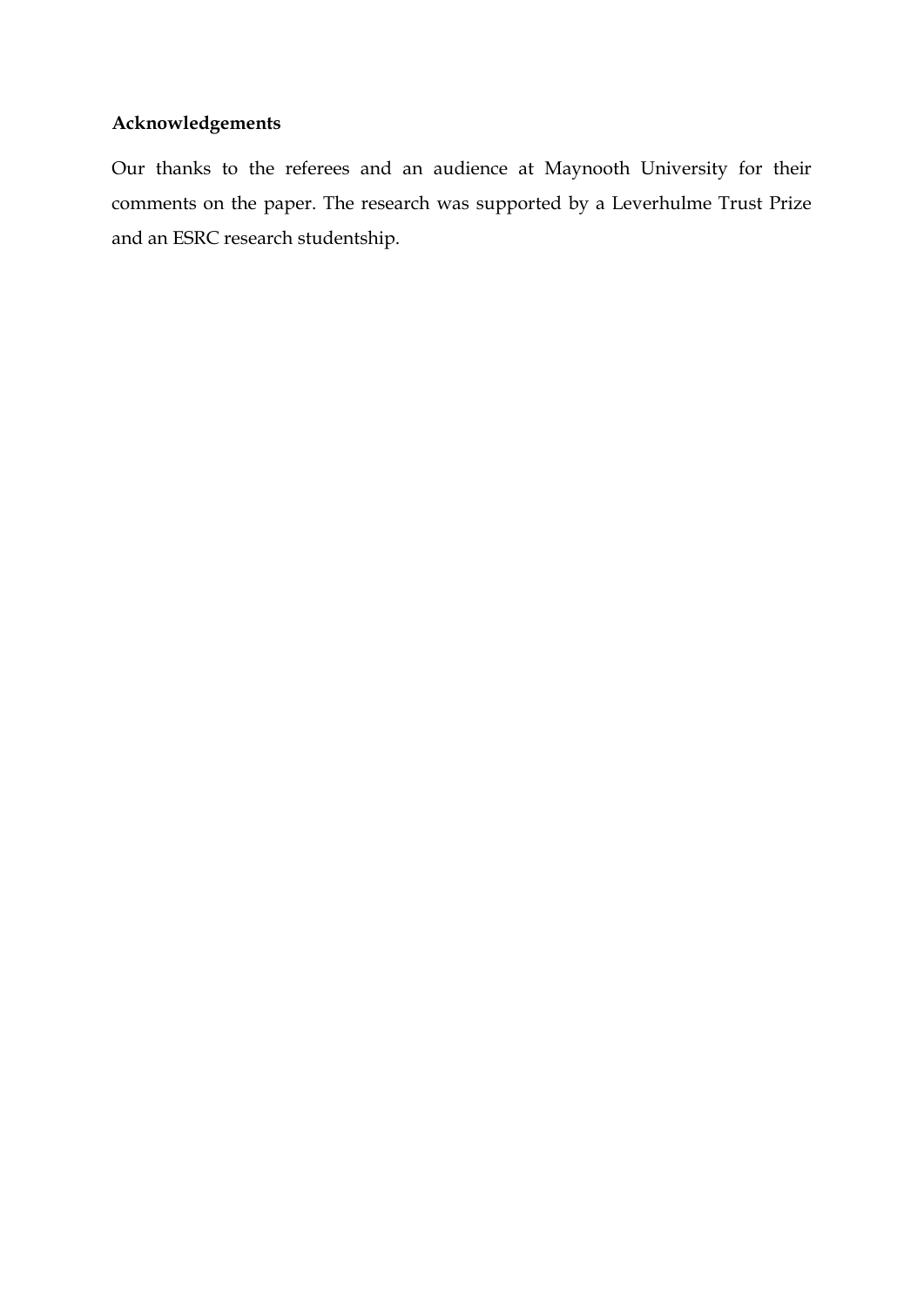### **References**

Gordon, R. Anderson, B., Crang, M. & Marvin, S. (2015) "Controlling Networks: Modes of Governing Urban Infrastructures (unpublished manuscript)

Amin, A. (2013) "Surviving the turbulent future". *Environment and Planning D: Society and Space.* 31, 1, 140-156

Aradau, C. & Van Munster, R. (2011) *Politics of Catastrophe: Genealogies of the Unknown.* London: Routledge.

Ash, J. (2013) "Rethinking Affective Atmospheres: technology, perturbation and space times of the non-human" *Geoforum* 49, 20-28,

Badiou, A. (2000) *Deleuze: The Clamor of Being.* London and Minneapolois. University of Minnesota Press.

Barry, A. (2013) *Material Politics: Disputes Along the Pipeline*. London. Blackwell.

Bassett, K. (2008) "Thinking the event: Badiou's Philosophy of the event and the example of the Paris Commune". *Environment and Planning D: Society and Space* 26, 895-910.

Bennett, J. (2005) "The agency of assemblages and the North-American blackout" *Public Culture* 17, 3, 445-465.

Berlant, L. (2011) *Cruel Optimism*. Durham and London: Duke University Press.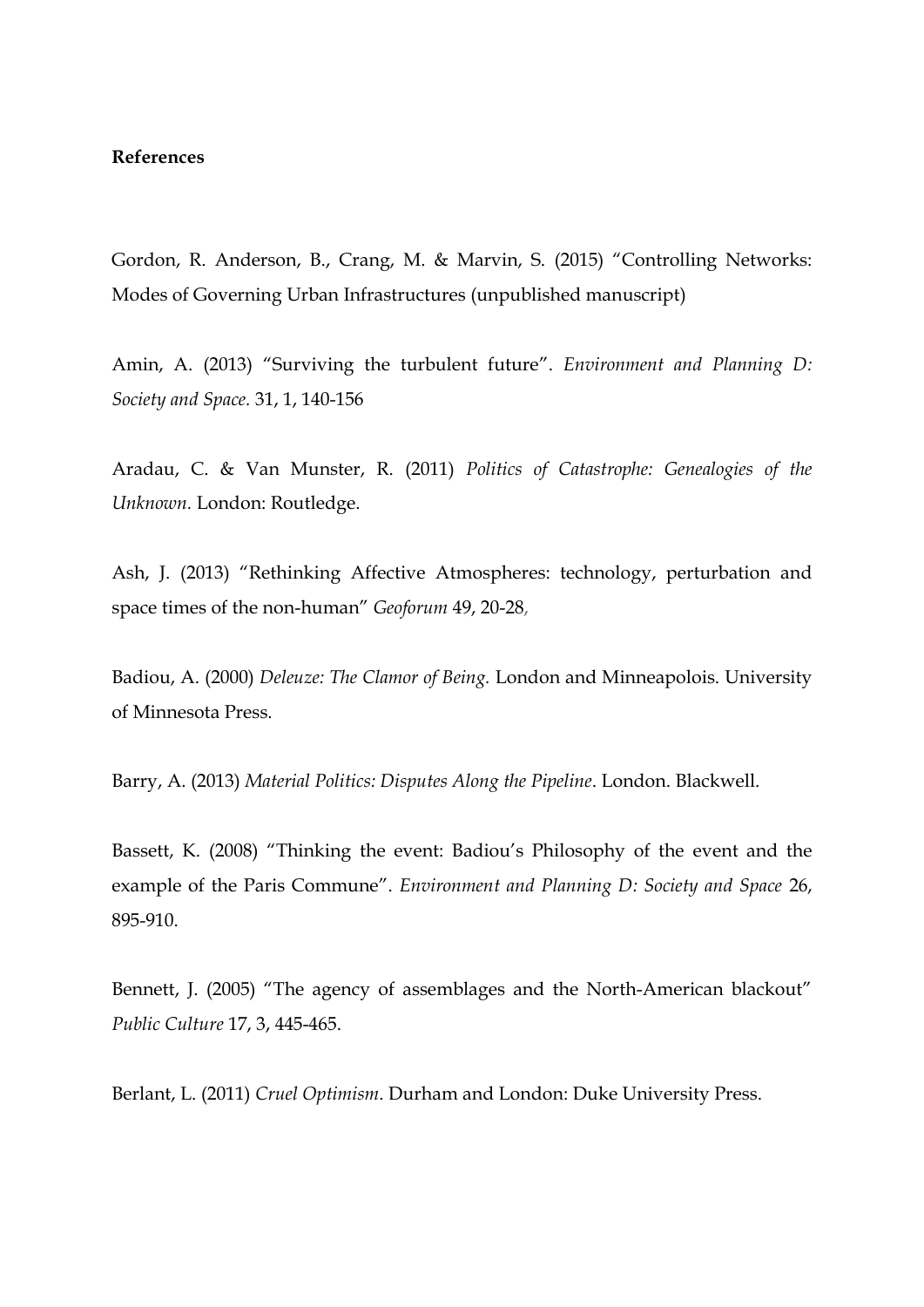Bissell, D. (2014) "[Encountering stressed bodies: Slow creep transformations and](https://researchers.anu.edu.au/publications/89856)  tipping points [of commuting mobilities"](https://researchers.anu.edu.au/publications/89856) *Geoforum* 51, 191-201.

Büscher, M., Goodwin, D. & Mesman, J. (2010) "Ethnographies of diagnostic work" In Büscher, M., Goodwin, D. and Mesman, J. eds. *Ethnographies of Diagnostic Work: Dimensions of Transformative Practice* Basingstoke Hampshire: Palgrave Macmillian, 1-14

Caputo, J. (2006) *The Weakness of God: A Theology of the Event*. Bloomington and Indianapolis: Indiana University Press

Collier, S. (2009) "Topologies of power: Foucault's analysis of political government beyond 'governmentality'" *Theory, Culture and Society.* 26, 6, 78-108.

Collins, J., Hopkins, C. & Martin, J (1979) *Automatic Incident detection: TRRL Algorithms HIOCC and PATREG.* Crowthorne: Transport and Road Research Laboratory.

Collins, J. (1983) *Automatic Incident Detection – Experience With TRRL Algorithm HIOCC.* Crowthorne: Transport and Road Research Laboratory.

Cooper, M. (2006) "Prempting emergence: The biological turn in the war on terror" *Theory, Culture and Society* 4, 113-135

Dastur, F. (2000) "Phenomenology of the event: waiting and surprise" *Hypatia.* 15, 4, 178-189.

De Goede, M. & Randalls, S. (2009) "Precaution, preemption: Arts and technologies of the actionable future" *Environment and Planning D: Society and Space*. 27, 5, 859-878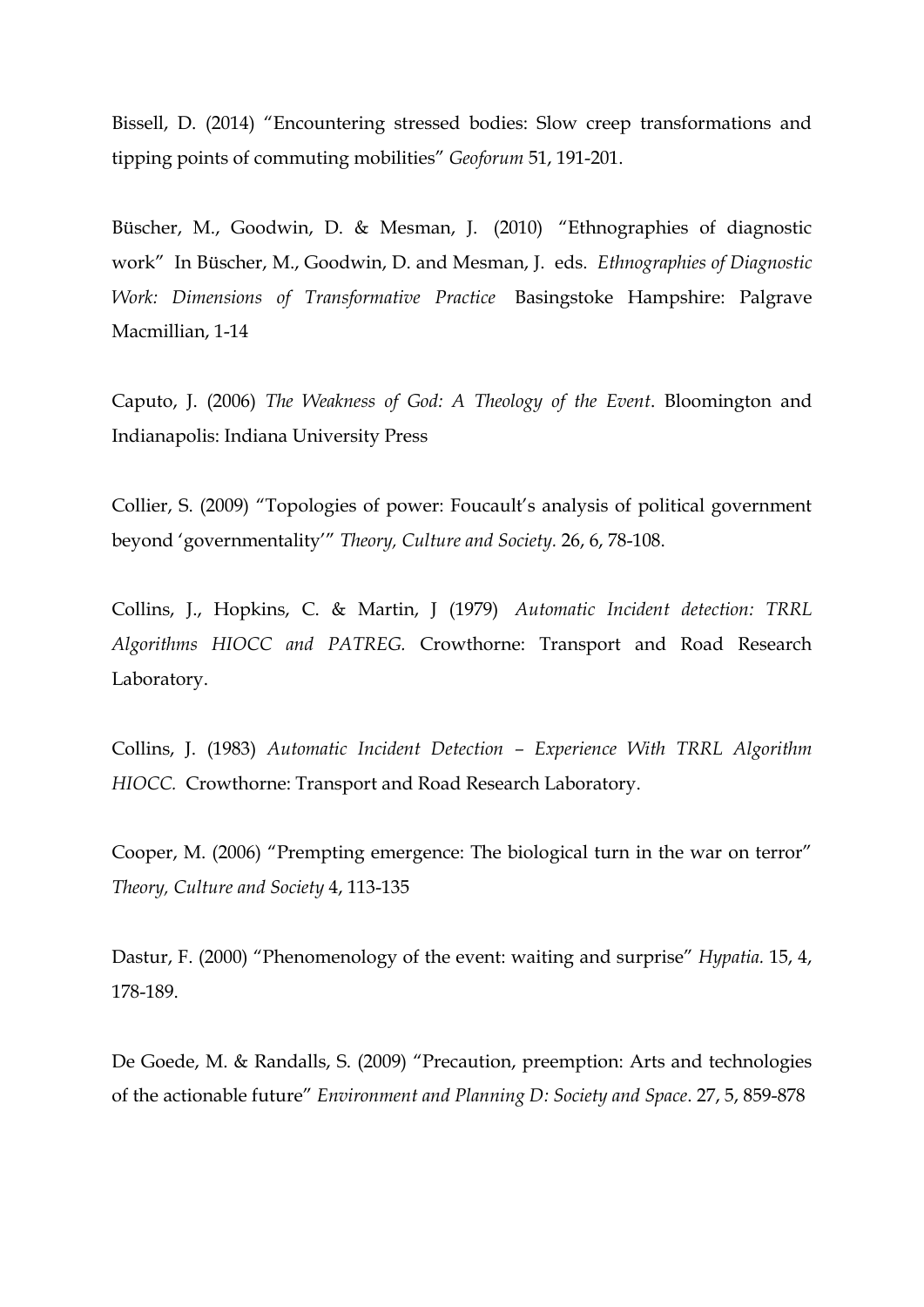Dewsbury, J-D. (2000) "Performativity and the event: Enacting a philosophy of difference" *Environment and Planning D: Society and Space* 18, 473-496

Dillon, M. & Lobo-Guerrero, L. (2008) "Biopolitics of security in the 21st century: an Introduction" *Review of International Studies*. 34, 2, 265–292.

Donaldson A. (2008) "Biosecurity after the event: Risk politics and animal disease" *Environment and Planning A* 40, 7, 1552-1567.

Foo, S. & Abdulhai, B. (2006) "Evaluating the impacts of changeable message signs on traffic diversion" *Proceedings of the IEEE Intelligent Transportation Systems Conference* Toronto, Canada, September 17-20, 2006, 891-896

Foucault, M. (1989) *The Archaeology of Knowledge*. London: Routledge.

Foucault, M. (2000) ``Useless to revolt?'", In J D Faubion (ed) *Essential Works of Foucault 1954-1984, Vol 3:Power.* New York: New Press, 449-453

Foucault, M. (2007) *Security, Territory, Population. Lectures at the Collège de France, 1977–1978.* London: Palgrave.

Latour, B. (1999) *Pandora's Hope: Essays on the Reality of Science Studies*. Harvard: Harvard University Press.

Massumi, B. (2009) "National enterprise emergency: Steps towards an ecology of powers". *Theory, Culture and Society.* 26, 6, 153-185.

Massumi, B. (2014) *The Power at the End of the Economy.* Durham and London: Duke University Press.

McCormack, D. (2003) "An event of geographical ethics in spaces of affect". *Transactions of the Institute of British Geographers.* 28, 4, 488-507